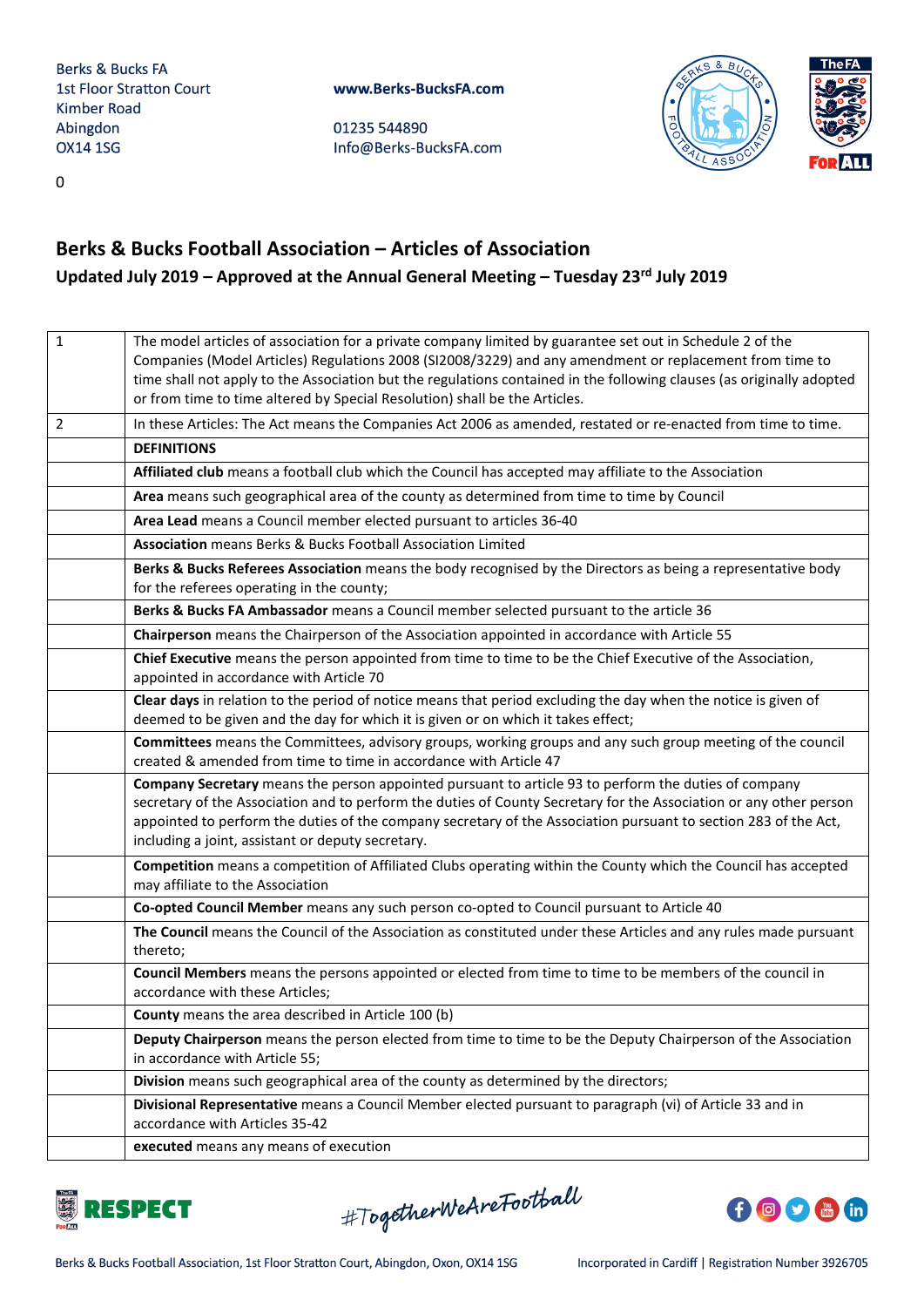



|   | FA Representative means the person appointed in accordance with the Articles of Association of the Football<br>Association                                                                                                                                                                                                                                                                                                                                                                                                                                                                                                                                                                                                                                                                                                                                                                                                                                                                                                                                                       |
|---|----------------------------------------------------------------------------------------------------------------------------------------------------------------------------------------------------------------------------------------------------------------------------------------------------------------------------------------------------------------------------------------------------------------------------------------------------------------------------------------------------------------------------------------------------------------------------------------------------------------------------------------------------------------------------------------------------------------------------------------------------------------------------------------------------------------------------------------------------------------------------------------------------------------------------------------------------------------------------------------------------------------------------------------------------------------------------------|
|   | First Council Meeting means the first meeting of the council to be held after the Association's first Annual General<br>Meeting;                                                                                                                                                                                                                                                                                                                                                                                                                                                                                                                                                                                                                                                                                                                                                                                                                                                                                                                                                 |
|   | Finance Director means the person appointed from time to time to be the Finance Director of the Association in<br>accordance with Article 86;                                                                                                                                                                                                                                                                                                                                                                                                                                                                                                                                                                                                                                                                                                                                                                                                                                                                                                                                    |
|   | The Football Association means the football Association Limited of Wembley Stadium, Wembley, London, HA9<br><b>OWS</b>                                                                                                                                                                                                                                                                                                                                                                                                                                                                                                                                                                                                                                                                                                                                                                                                                                                                                                                                                           |
|   | Last Council Meeting means the last meeting of the Council to be held before the Association's first Annual<br><b>General Meeting;</b>                                                                                                                                                                                                                                                                                                                                                                                                                                                                                                                                                                                                                                                                                                                                                                                                                                                                                                                                           |
|   | Laws of the Game means the laws of Association Football as settled by the Federation Internationale de Football<br>Associations (FIFA) from time to time.                                                                                                                                                                                                                                                                                                                                                                                                                                                                                                                                                                                                                                                                                                                                                                                                                                                                                                                        |
|   | League Representative means a Council Member elected pursuant to Articles 36                                                                                                                                                                                                                                                                                                                                                                                                                                                                                                                                                                                                                                                                                                                                                                                                                                                                                                                                                                                                     |
|   | Life Members means the persons appointed from time to time to be the life members of the Association in<br>accordance with Article 41                                                                                                                                                                                                                                                                                                                                                                                                                                                                                                                                                                                                                                                                                                                                                                                                                                                                                                                                            |
|   | Members means those Affiliated Clubs, Competitions and individuals admitted into membership of the Association<br>in accordance with Article 3;                                                                                                                                                                                                                                                                                                                                                                                                                                                                                                                                                                                                                                                                                                                                                                                                                                                                                                                                  |
|   | Membership Rules means the membership rules of the Association created and amended from time to time<br>pursant to Article 6;                                                                                                                                                                                                                                                                                                                                                                                                                                                                                                                                                                                                                                                                                                                                                                                                                                                                                                                                                    |
|   | Office means the registered office of the Association;                                                                                                                                                                                                                                                                                                                                                                                                                                                                                                                                                                                                                                                                                                                                                                                                                                                                                                                                                                                                                           |
|   | President means the person appointed from time to time to be the president of the Association in accordance with<br>Article 41                                                                                                                                                                                                                                                                                                                                                                                                                                                                                                                                                                                                                                                                                                                                                                                                                                                                                                                                                   |
|   | Rules means the rules, regulations, standing-orders and bye -laws of the Association as amended from time to<br>time;                                                                                                                                                                                                                                                                                                                                                                                                                                                                                                                                                                                                                                                                                                                                                                                                                                                                                                                                                            |
|   | Rules of the Football Association means the rules of the football Association as amended from time to time                                                                                                                                                                                                                                                                                                                                                                                                                                                                                                                                                                                                                                                                                                                                                                                                                                                                                                                                                                       |
|   | United Kingdom means Great Britain and Northern Ireland;                                                                                                                                                                                                                                                                                                                                                                                                                                                                                                                                                                                                                                                                                                                                                                                                                                                                                                                                                                                                                         |
|   | Vice Presidents means the persons appointed from time to time to be the Vice Presidents of the Association<br>appointed in accordance with Article 42.                                                                                                                                                                                                                                                                                                                                                                                                                                                                                                                                                                                                                                                                                                                                                                                                                                                                                                                           |
|   | Unless the context otherwise requires, words or expressions contained in these Articles bear the same meaning as<br>in the Act but excluding and statutory modification thereof not in force when thes Articles become binding on the<br>Association                                                                                                                                                                                                                                                                                                                                                                                                                                                                                                                                                                                                                                                                                                                                                                                                                             |
|   | References to writing include references to any visible substitute for writing and to anything partly in one form and<br>partly in another form.                                                                                                                                                                                                                                                                                                                                                                                                                                                                                                                                                                                                                                                                                                                                                                                                                                                                                                                                 |
|   | Words denoting the singular number indicate the plural number and vice versa; words denoting the masculine<br>gender include the feminine gender; and words denoting persons include bodies corporate (however<br>incorporated) and unincorporated, including unincorporated associations of persons and partnerships.                                                                                                                                                                                                                                                                                                                                                                                                                                                                                                                                                                                                                                                                                                                                                           |
|   | Headings are inserted for convenience only and do not affect the construction of these Articles.                                                                                                                                                                                                                                                                                                                                                                                                                                                                                                                                                                                                                                                                                                                                                                                                                                                                                                                                                                                 |
| 3 | The members as at the date of adoption of these Articles and such other persons as are admitted to membership<br>by the Council, in its absolute discretion, in accordance with the Articles shall be the members of the Association.<br>Every person who wishes to become a member shall deliver to the Association an application for membership in<br>such form as the Council requires executed by him. The provisions of section 113 of the Act shall be observed by<br>the Association and every member shall either sign a written consent to become a member or sign the register of<br>members on becoming a member. For the purposes of registration the number of members is declared to be<br>unlimited. Every corporation and unincorporated association which is admitted to membership may exercise such<br>powers as are prescribed by section 375 of the Act. Council Members shall be members but any person who<br>ceases to be a Council Member shall automatically cease to be a member and his name shall be erased from the<br><b>Register of Members</b> |



#TogetherWeAreFootball

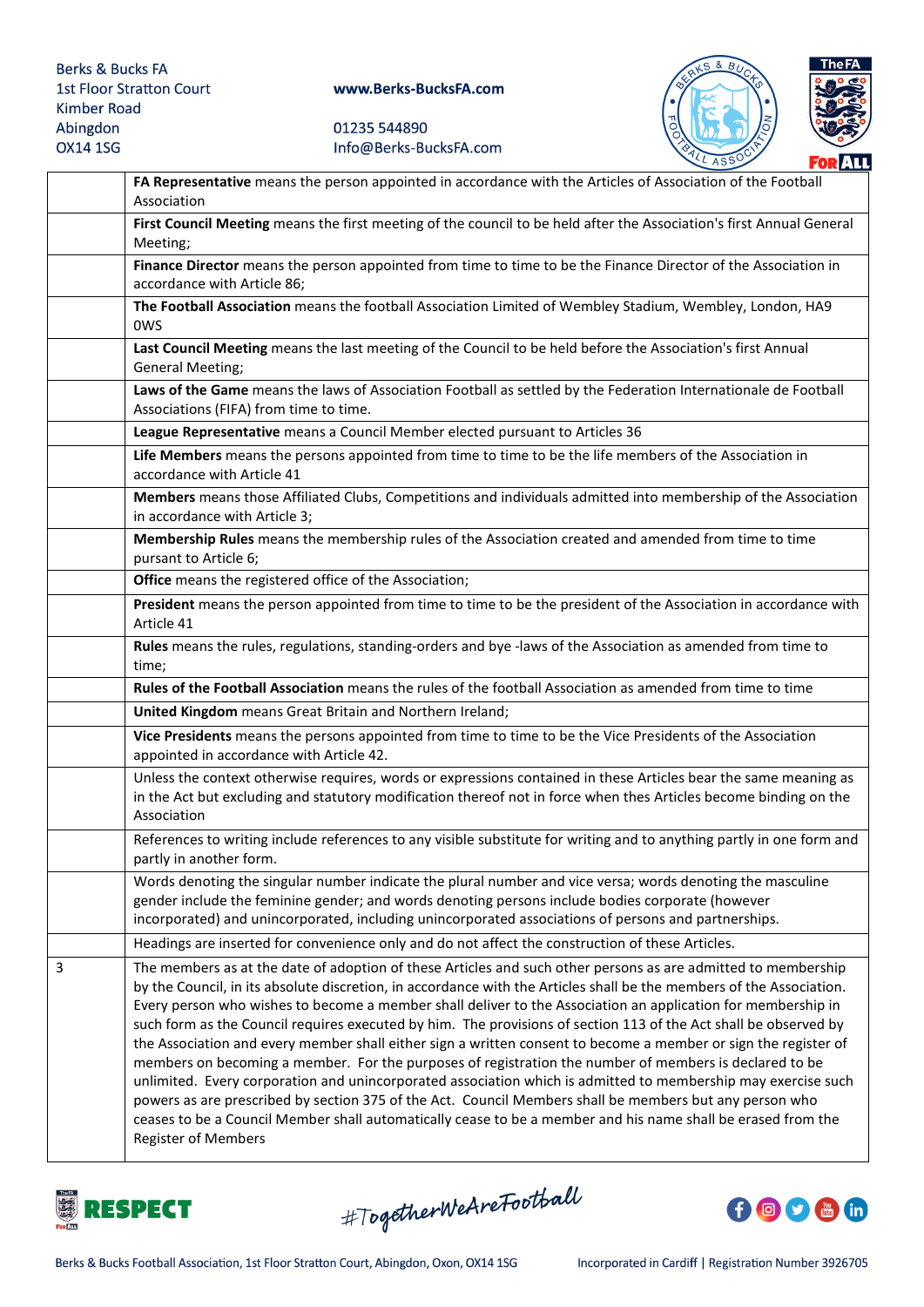



|    | LL ASSY<br><b>FORALL</b>                                                                                                                                                                                                                                                                                                                                                                                                                                                                                                                                                                                                                                                                                                                                                                                                                                                                                                                                                                                                                                                                                                                                                                                                                            |
|----|-----------------------------------------------------------------------------------------------------------------------------------------------------------------------------------------------------------------------------------------------------------------------------------------------------------------------------------------------------------------------------------------------------------------------------------------------------------------------------------------------------------------------------------------------------------------------------------------------------------------------------------------------------------------------------------------------------------------------------------------------------------------------------------------------------------------------------------------------------------------------------------------------------------------------------------------------------------------------------------------------------------------------------------------------------------------------------------------------------------------------------------------------------------------------------------------------------------------------------------------------------|
| 4  | A member may withdraw from membership of the Association on seven days' clear notice to the Association.<br>Membership shall not be transferable in any event and shall cease immediately on death or dissolution or on the<br>failure of the member to comply or to continue to comply with any condition of membership set out in these<br>Articles or the Rules or the Membership Rules.                                                                                                                                                                                                                                                                                                                                                                                                                                                                                                                                                                                                                                                                                                                                                                                                                                                         |
| 5  | The directors may from time to time make, vary and revoke Rules relating to the levels of subscriptions or<br>affiliation fees to be paid by the different categories of members.                                                                                                                                                                                                                                                                                                                                                                                                                                                                                                                                                                                                                                                                                                                                                                                                                                                                                                                                                                                                                                                                   |
| 6  | Subject to Article 5, the Council may from time to time make, vary and revoke Membership Rules relating to all<br>aspects of membership of the Association including (without limitation) Membership Rules:                                                                                                                                                                                                                                                                                                                                                                                                                                                                                                                                                                                                                                                                                                                                                                                                                                                                                                                                                                                                                                         |
|    | (a) setting out different categories of membership of the Association.                                                                                                                                                                                                                                                                                                                                                                                                                                                                                                                                                                                                                                                                                                                                                                                                                                                                                                                                                                                                                                                                                                                                                                              |
|    | (b) setting out rights, privileges and obligations of the different categories of members;                                                                                                                                                                                                                                                                                                                                                                                                                                                                                                                                                                                                                                                                                                                                                                                                                                                                                                                                                                                                                                                                                                                                                          |
| 7  | It shall be the duty of the directors, if at any time they shall be of the opinion that the interests of the Association<br>so require, by notice in writing, to request that member to withdraw from membership of the Association within a<br>time specified in such notice. No such notice shall be sent except on a vote of the majority of the directors present<br>and voting, which majority shall include one half of the total number of the directors for the time being.                                                                                                                                                                                                                                                                                                                                                                                                                                                                                                                                                                                                                                                                                                                                                                 |
| 8  | If, on the expiry of the time specified in such notice, the member concerned has not withdrawn from membership<br>by submitting written notice of his resignation, or if at any time after receipt of the notice requesting him to<br>withdraw from membership the member shall so request in writing, the matter shall be submitted to a properly<br>convened and constituted meeting of the directors. The directors and the member whose expulsion is under<br>consideration shall be given at least 14 days' notice of the meeting, and such notice shall specify the matter to be<br>discussed. The member concerned shall at the meeting be entitled to present a statement in his defence either<br>verbally or in writing, and he shall not be required to withdraw from membership unless half of the directors<br>present and voting shall, after receiving the statement in his defence, vote for his expulsion, or unless the member<br>fails to attend the meeting without sufficient reason being given. If such a vote is carried, or if the member shall<br>fail to attend the meeting without sufficient reason being given, he shall thereupon cease to be a member and his<br>name shall be erased from the register of members. |
| 9  | The members shall pay any subscription or affiliation fees set by the directors. Any member whose subscription or<br>affiliation fee is in arrears at such date as the directors shall prescribe shall be deemed to have resigned his<br>membership of the Association.                                                                                                                                                                                                                                                                                                                                                                                                                                                                                                                                                                                                                                                                                                                                                                                                                                                                                                                                                                             |
|    | <b>GENERAL MEETING</b>                                                                                                                                                                                                                                                                                                                                                                                                                                                                                                                                                                                                                                                                                                                                                                                                                                                                                                                                                                                                                                                                                                                                                                                                                              |
| 10 | The Association shall hold a general meeting in every calendar year as its Annual General meeting at such time and<br>place as may be determined by the directors, and shall specify the meeting as such in the notices calling it. The<br>Annual General meeting shall be held for the following purposes:                                                                                                                                                                                                                                                                                                                                                                                                                                                                                                                                                                                                                                                                                                                                                                                                                                                                                                                                         |
|    | a) to receive from the directors a full statement of accounts;                                                                                                                                                                                                                                                                                                                                                                                                                                                                                                                                                                                                                                                                                                                                                                                                                                                                                                                                                                                                                                                                                                                                                                                      |
|    | b) to receive from the directors a report of the activities of the Association since the previous Annual General<br>meeting;                                                                                                                                                                                                                                                                                                                                                                                                                                                                                                                                                                                                                                                                                                                                                                                                                                                                                                                                                                                                                                                                                                                        |
|    | c) to elect the President and Vice Presidents;                                                                                                                                                                                                                                                                                                                                                                                                                                                                                                                                                                                                                                                                                                                                                                                                                                                                                                                                                                                                                                                                                                                                                                                                      |
|    | d) to approve the Chairperson & Deputy Chairperson (as the case may be) pursuant to Article 55;                                                                                                                                                                                                                                                                                                                                                                                                                                                                                                                                                                                                                                                                                                                                                                                                                                                                                                                                                                                                                                                                                                                                                     |
|    | (e) to appoint a professional body to audit or verify the Associations accounts.                                                                                                                                                                                                                                                                                                                                                                                                                                                                                                                                                                                                                                                                                                                                                                                                                                                                                                                                                                                                                                                                                                                                                                    |
|    | f) to transact such other business as may be brought before it in accordance with these Articles.                                                                                                                                                                                                                                                                                                                                                                                                                                                                                                                                                                                                                                                                                                                                                                                                                                                                                                                                                                                                                                                                                                                                                   |
| 11 | The directors may call a general meeting and, on the requisition of one-tenth of the members pursuant to the<br>provisions of the Act, shall within twenty one days proceed to convene a general meeting for a date not later than<br>twenty eight days after the date of the requisition. Such requisition must state the object of the meeting. If there<br>are not within the United Kingdom sufficient directors to call a general meeting, any Director or the Company<br>secretary may call a general meeting.                                                                                                                                                                                                                                                                                                                                                                                                                                                                                                                                                                                                                                                                                                                                |
|    | <b>NOTICE OF GENERAL MEETING</b>                                                                                                                                                                                                                                                                                                                                                                                                                                                                                                                                                                                                                                                                                                                                                                                                                                                                                                                                                                                                                                                                                                                                                                                                                    |



#TogetherWeAreFootball

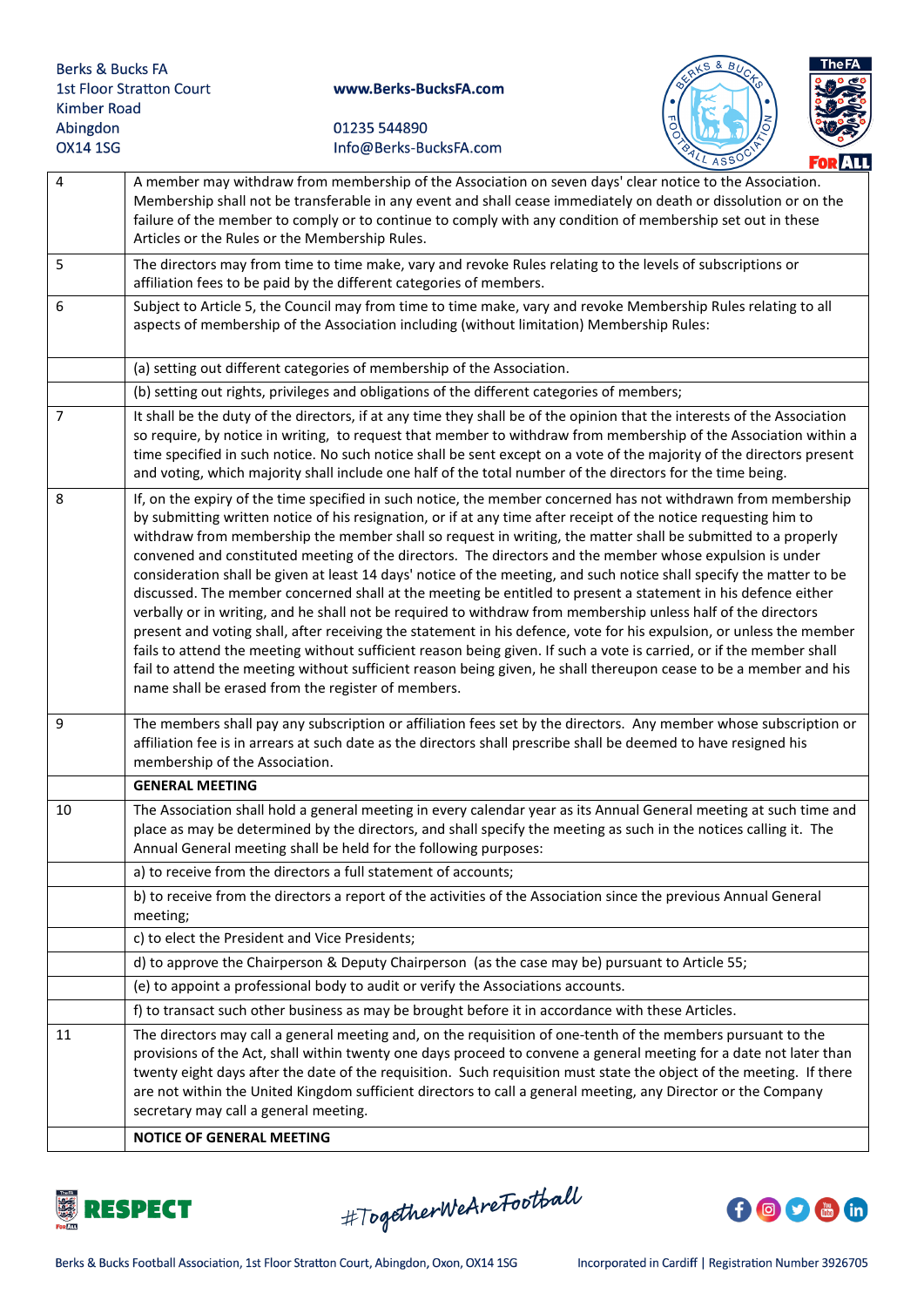



|    | <u> Furtill</u>                                                                                                                                                                                                                                                                                                                                                                                                                                                                                                                                                                                                                                                                      |
|----|--------------------------------------------------------------------------------------------------------------------------------------------------------------------------------------------------------------------------------------------------------------------------------------------------------------------------------------------------------------------------------------------------------------------------------------------------------------------------------------------------------------------------------------------------------------------------------------------------------------------------------------------------------------------------------------|
| 12 | An Annual General meeting and any general meeting called for the passing of a special resolution shall be called by<br>at least 21 clear days' notice and every other general meeting shall be called by at least 14 days' notice. A general<br>meeting may be called by shorter notice if it is so agreed:                                                                                                                                                                                                                                                                                                                                                                          |
|    | a) in the case of an Annual General meeting, by all the members entitled to attend and vote thereat; and                                                                                                                                                                                                                                                                                                                                                                                                                                                                                                                                                                             |
| 13 | The notice shall specify the time and place of the meeting and, in the case of special business, the general nature<br>of such business. All business shall be deemed special that is transacted at a general meeting and also all business<br>that is transacted at an Annual General meeting with the exception of:                                                                                                                                                                                                                                                                                                                                                                |
|    | a) the consideration and adoption of the accounts and balance sheet and the reports of the directors and an<br>authorised body and other documents required to be annexed to the accounts;                                                                                                                                                                                                                                                                                                                                                                                                                                                                                           |
|    | b) the appointment of a professional body (and the fixing of their remuneration) where special notice of the<br>resolution for such appointment is not required by the Companies Act.                                                                                                                                                                                                                                                                                                                                                                                                                                                                                                |
|    | c) The notice shall, in the case of an Annual General meeting, specify the meeting as such, and, in the case of a<br>meeting to pass a special resolution, specify the intention to propose the resolution as a special resolution,                                                                                                                                                                                                                                                                                                                                                                                                                                                  |
| 14 | The accidental omission to give notice of a meeting to, or the non-receipt of notice of a meeting by, any person<br>entitled to receive notice shall not invalidate any resolution passed or the proceedings at that meeting.                                                                                                                                                                                                                                                                                                                                                                                                                                                        |
|    | PROCEEDINGS AT GENERAL MEETING                                                                                                                                                                                                                                                                                                                                                                                                                                                                                                                                                                                                                                                       |
| 15 | No business shall be transacted at any meeting unless a quorum of 40 members (excluding Associate Members) is<br>present in person, by proxy or in the case of a corporate member by representative.                                                                                                                                                                                                                                                                                                                                                                                                                                                                                 |
| 16 | If such a quorum is not present within half an hour from the time appointed for the meeting, or if during a meeting<br>such a quorum ceases to be present, the meeting shall stand adjourned to the same day in the next week at the<br>same time and place or to such time and place as the directors may determine and if at such adjourned meeting a<br>quorum is not present within half an hour from the time appointed for holding the meeting the members present<br>shall be a quorum.                                                                                                                                                                                       |
| 17 | The Chairperson of the Board of Directors or in his absence the Deputy Chairperson shall preside as Chairperson of<br>the meeting, but if neither the Chairperson nor the Deputy Chairperson be present within 15 minutes after the<br>time appointed for holding the meeting and willing to act, the directors present shall elect one of their number to<br>be Chairperson of the meeting and, if there is only one Director present and willing to act, he shall be Chairperson<br>of the meeting.                                                                                                                                                                                |
| 18 | If no Director is willing to act as Chairperson of the meeting, or if no Director is present within 15 minutes after the<br>time appointed for holding the meeting, the members entitled to vote and present in person, by proxy or in the<br>case of a corporate member by representative shall choose one of their number to be Chairperson of the meeting.                                                                                                                                                                                                                                                                                                                        |
| 19 | The Chairperson of the meeting may, with the consent of a meeting at which a quorum is present (and shall if so<br>directed by the meeting), adjourn the meeting from time to time and from place to place, but no business shall be<br>transacted at an adjourned meeting other than business which might properly have been transacted at the<br>meeting had the adjournment not taken place. When a meeting is adjourned for 14 days or more, at least seven<br>clear days' notice shall be given specifying the time and place of the adjourned meeting and the general nature of<br>the business to be transacted. Otherwise it shall not be necessary to give any such notice. |
| 20 | The Chairperson of the meeting may at any time without the consent of the meeting adjourn any meeting<br>(whether or not it has commenced or a quorum is present) either without fixing a day for the meeting or to<br>another time or place where it appears to him that:                                                                                                                                                                                                                                                                                                                                                                                                           |
|    | a) members wishing to attend cannot be conveniently accommodated in the place appointed for the meeting;                                                                                                                                                                                                                                                                                                                                                                                                                                                                                                                                                                             |
|    | b) the conduct of persons present prevents or is likely to prevent the orderly continuation of business; or                                                                                                                                                                                                                                                                                                                                                                                                                                                                                                                                                                          |
|    | c) an adjournment is otherwise necessary so that the business of the meeting may be properly conducted.                                                                                                                                                                                                                                                                                                                                                                                                                                                                                                                                                                              |



#TogetherWeAreFootball

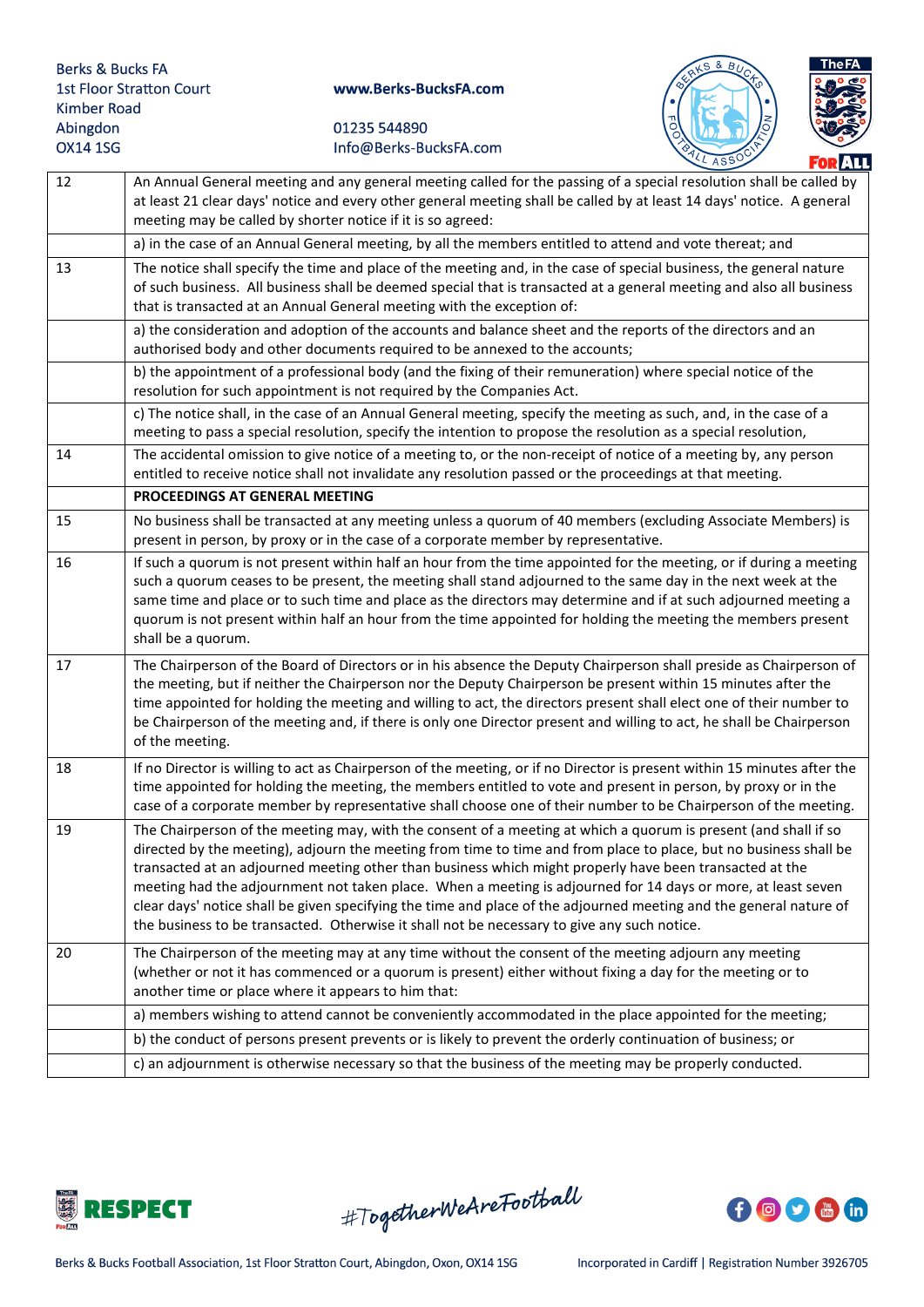



|    | LL ASSY<br>FOR ALL                                                                                                                                                                                                                                                                                                                                                                                                                                                                                                                                                                                                                                                                         |
|----|--------------------------------------------------------------------------------------------------------------------------------------------------------------------------------------------------------------------------------------------------------------------------------------------------------------------------------------------------------------------------------------------------------------------------------------------------------------------------------------------------------------------------------------------------------------------------------------------------------------------------------------------------------------------------------------------|
| 21 | If an amendment shall be proposed to any resolution under consideration but shall in good faith be ruled out of<br>order by the Chairperson of the meeting, the proceedings on the substantive resolution shall not be invalidated by<br>any error in such ruling. With the consent of the Chairperson of the meeting, an amendment may be withdrawn<br>by its proposer before it is voted upon. In the case of a resolution duly proposed as a special, no amendment<br>thereto (other than a mere clerical amendment to correct a typographical error) may in any event be considered or<br>voted upon.                                                                                  |
| 22 | If an amendment shall be proposed to any resolution under consideration but shall in good faith be ruled out of<br>order by the Chairperson of the meeting, the proceedings on the substantive resolution shall not be invalidated by<br>any error in such ruling. With the consent of the Chairperson of the meeting, an amendment may be withdrawn<br>by its proposer before it is voted upon. In the case of a resolution duly proposed as a special, no amendment<br>thereto (other than a mere clerical amendment to correct a typographical error) may in any event be considered or<br>voted upon.                                                                                  |
|    | a) by the Chairperson of the meeting; or                                                                                                                                                                                                                                                                                                                                                                                                                                                                                                                                                                                                                                                   |
|    | b) by at least five members present in person, by proxy or in the case of a corporate member by representative<br>and having the right to vote at the meeting.                                                                                                                                                                                                                                                                                                                                                                                                                                                                                                                             |
| 23 | Unless a poll is duly demanded a declaration by the Chairperson of the meeting that a resolution has been carried<br>or carried unanimously, or by a particular majority, or lost, or not carried by a particular majority and an entry to<br>that effect in the minutes of the meeting shall be conclusive evidence of the fact without proof of the number or<br>proportion of the votes recorded in favour of or against the resolution.                                                                                                                                                                                                                                                |
| 24 | The demand for a poll may, before the poll is taken, be withdrawn but only with the consent of the Chairperson<br>and a demand so withdrawn shall not be taken to have invalidated the result of a show of hands declared before<br>the demand was made.                                                                                                                                                                                                                                                                                                                                                                                                                                   |
| 25 | A poll shall be taken at such time and place and in such manner as the Chairperson of the meeting directs and he<br>may appoint scrutineers (who need not be members) and fix a time and place for declaring the result of the poll.<br>The result of the poll shall be deemed to be the resolution of the meeting at which the poll was demanded.                                                                                                                                                                                                                                                                                                                                         |
| 26 | In the case of an equality of votes, whether on a show of hands or on a poll, if the Chairperson of the meeting is a<br>member of the Association then he shall be entitled to a casting vote in addition to any other vote he may have.                                                                                                                                                                                                                                                                                                                                                                                                                                                   |
| 27 | A poll demanded on the election of a Chairperson of the meeting or on a question of adjournment shall be taken<br>forthwith. A poll demanded on any other question shall be taken either forthwith or at such time and place as the<br>Chairperson of the meeting directs not being more than 14 days after the poll is demanded. The demand for a poll<br>shall not prevent the continuance of a meeting for the transaction of any business other than the question on<br>which the poll was demanded. If a poll is demanded before the declaration of the result of a show of hands and<br>the demand is duly withdrawn, the meeting shall continue as if the demand had not been made. |
| 28 | No notice need be given of a poll not taken forthwith if the time and place at which it is to be taken are announced<br>at the meeting at which it is demanded. In any other case at least seven clear days' notice shall be given specifying<br>the time and place at which the poll is to be taken.                                                                                                                                                                                                                                                                                                                                                                                      |
| 29 | A resolution in writing executed by or on behalf of such number of members who would have been entitled to vote<br>for the resolution it had been proposed in a general meeting at which all of the members were present and voting<br>shall be as valid and effectual as if it had been passed at a general meeting duly convened and held and may<br>consist of several instruments in the like form each executed by or on behalf of one or more members.                                                                                                                                                                                                                               |
|    | <b>VOTES OF MEMBERS</b>                                                                                                                                                                                                                                                                                                                                                                                                                                                                                                                                                                                                                                                                    |
| 30 | Subject to Article 26, on a show of hands every member who is present in person shall have one vote and on a poll<br>every member present in person by proxy                                                                                                                                                                                                                                                                                                                                                                                                                                                                                                                               |
| 31 | Proxies may only validly be appointed by a notice in writing which:                                                                                                                                                                                                                                                                                                                                                                                                                                                                                                                                                                                                                        |
|    | a) states the name and address of the member appointing the proxy;                                                                                                                                                                                                                                                                                                                                                                                                                                                                                                                                                                                                                         |
|    | b) identifies the person appointed to be that member's proxy and the general meeting in relation to which that<br>person is appointed;                                                                                                                                                                                                                                                                                                                                                                                                                                                                                                                                                     |



#TogetherWeAreFootball

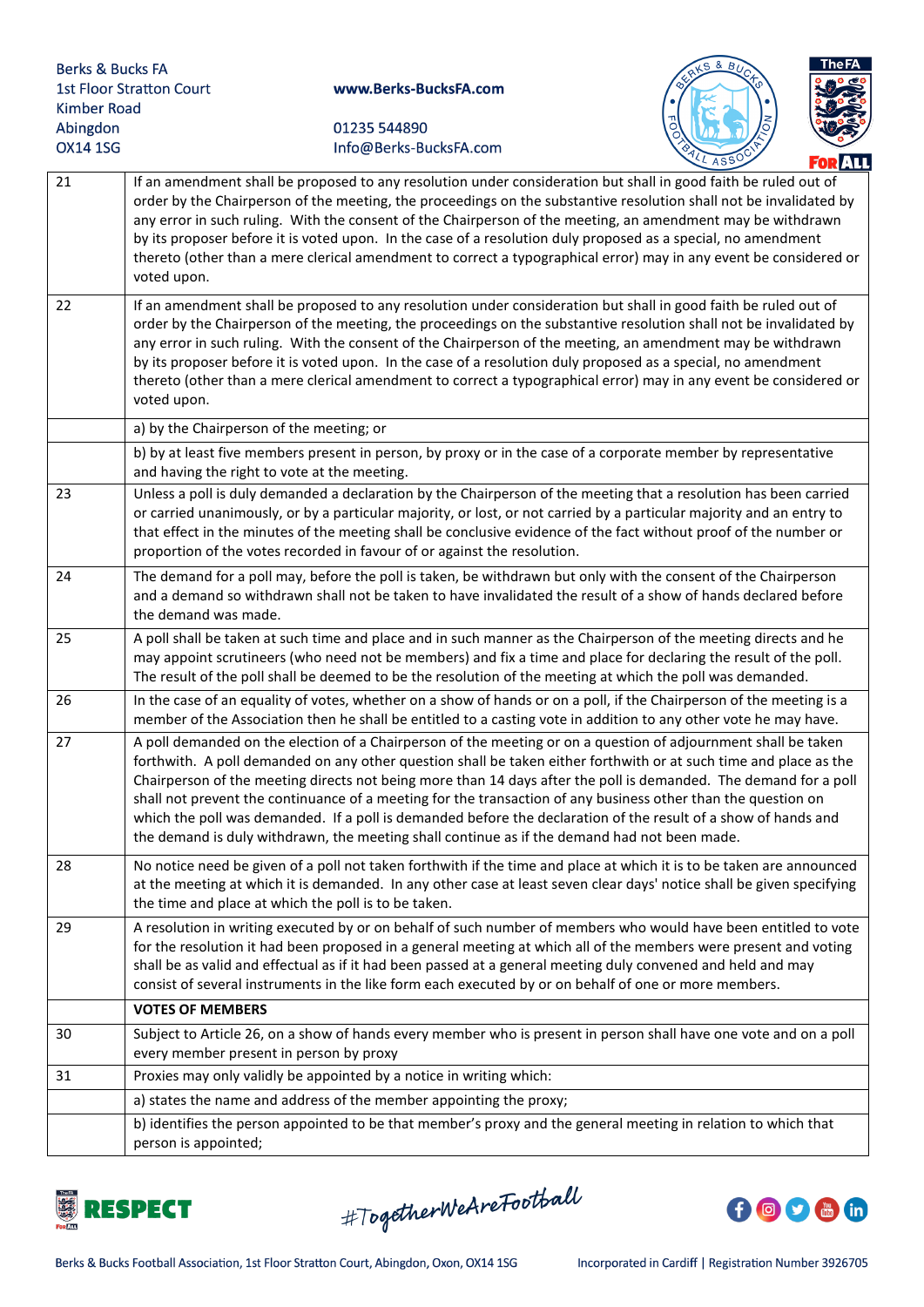



|    | c) is signed by or on behalf of the member appointing the proxy, or is authenticated in such manner as the<br>directors may determine; and                                                                                                                                                                                                                                                                                                                                                                                                                                                                                                                                                                                                                                                                                                              |
|----|---------------------------------------------------------------------------------------------------------------------------------------------------------------------------------------------------------------------------------------------------------------------------------------------------------------------------------------------------------------------------------------------------------------------------------------------------------------------------------------------------------------------------------------------------------------------------------------------------------------------------------------------------------------------------------------------------------------------------------------------------------------------------------------------------------------------------------------------------------|
|    | d) is delivered to the Association in accordance with the Articles and any instructions contained in the notice of the<br>general meeting to which they relate.                                                                                                                                                                                                                                                                                                                                                                                                                                                                                                                                                                                                                                                                                         |
| 32 | A person who is entitled to attend, speak or vote (either on a show of hands or on a poll) at a general meeting<br>remains so entitled in respect of that meeting or any adjournment of it, even though a valid proxy notice has been<br>delivered to the Association by or on behalf of that person                                                                                                                                                                                                                                                                                                                                                                                                                                                                                                                                                    |
| 33 | An appointment under a proxy notice may be revoked by delivering to the Association a notice in writing given by<br>or on behalf of the person by whom or on whose behalf the proxy notice was given. A notice revoking a proxy<br>appointment only takes effect if it is delivered before the start of the meeting or adjourned meeting If any votes<br>are given or counted at a general meeting which shall afterwards be discovered to be improperly given or counted,<br>the same shall not affect the validity of any resolution or thing passed or done at the said meeting, unless the<br>objection to such votes be taken at the same meeting, and not in that case, unless the Chairperson of the meeting<br>shall then and there decide that the error is of sufficient magnitude to affect such resolution or thing to which it<br>relates. |
| 34 | If any votes are given or counted at a general meeting which shall afterwards be discovered to be improperly given<br>or counted, the same shall not affect the validity of any resolution or thing passed or done at the said meeting,<br>unless the objection to such votes be taken at the same meeting, and not in that case, unless the Chairperson of<br>the meeting shall then and there decide that the error is of sufficient magnitude to affect such resolution or thing.                                                                                                                                                                                                                                                                                                                                                                    |
| 35 | No objection shall be raised to the qualification of any voter except at the meeting or adjourned meeting at which<br>the vote objected to is tendered, and every vote not disallowed at the meeting shall be valid. Any objection made<br>in due time shall be referred to the Chairperson of the meeting whose decision shall be final and conclusive.                                                                                                                                                                                                                                                                                                                                                                                                                                                                                                |
|    | <b>COUNCIL</b>                                                                                                                                                                                                                                                                                                                                                                                                                                                                                                                                                                                                                                                                                                                                                                                                                                          |
| 36 | The Council shall comprise:                                                                                                                                                                                                                                                                                                                                                                                                                                                                                                                                                                                                                                                                                                                                                                                                                             |
|    | i) the President;                                                                                                                                                                                                                                                                                                                                                                                                                                                                                                                                                                                                                                                                                                                                                                                                                                       |
|    | ii) the Chairperson;                                                                                                                                                                                                                                                                                                                                                                                                                                                                                                                                                                                                                                                                                                                                                                                                                                    |
|    | iii) the Deputy Chairperson;                                                                                                                                                                                                                                                                                                                                                                                                                                                                                                                                                                                                                                                                                                                                                                                                                            |
|    | iv) the Finance Director                                                                                                                                                                                                                                                                                                                                                                                                                                                                                                                                                                                                                                                                                                                                                                                                                                |
|    |                                                                                                                                                                                                                                                                                                                                                                                                                                                                                                                                                                                                                                                                                                                                                                                                                                                         |
|    | v) the Life Members;                                                                                                                                                                                                                                                                                                                                                                                                                                                                                                                                                                                                                                                                                                                                                                                                                                    |
|    | vi) the BBFA Ambassadors                                                                                                                                                                                                                                                                                                                                                                                                                                                                                                                                                                                                                                                                                                                                                                                                                                |
|    | vi) the League Representatives                                                                                                                                                                                                                                                                                                                                                                                                                                                                                                                                                                                                                                                                                                                                                                                                                          |
|    | vii) The Area Leads                                                                                                                                                                                                                                                                                                                                                                                                                                                                                                                                                                                                                                                                                                                                                                                                                                     |
|    | viii) the Co-Opted Council Members;                                                                                                                                                                                                                                                                                                                                                                                                                                                                                                                                                                                                                                                                                                                                                                                                                     |
|    | ix) the Chief Executive                                                                                                                                                                                                                                                                                                                                                                                                                                                                                                                                                                                                                                                                                                                                                                                                                                 |
|    | x) the representative of the Berks and Bucks Referees' Association.                                                                                                                                                                                                                                                                                                                                                                                                                                                                                                                                                                                                                                                                                                                                                                                     |
|    | xi) The Berks & Bucks FA Development Representative                                                                                                                                                                                                                                                                                                                                                                                                                                                                                                                                                                                                                                                                                                                                                                                                     |
|    | xii) The Berks & Bucks FA Football Governance Representative                                                                                                                                                                                                                                                                                                                                                                                                                                                                                                                                                                                                                                                                                                                                                                                            |
| 37 | No person may be appointed or elected as a Council Member for the first time who has attained the age of 70. For<br>the avoidance of doubt the President shall not be a Director by virtue of office.                                                                                                                                                                                                                                                                                                                                                                                                                                                                                                                                                                                                                                                   |



#TogetherWeAreFootball

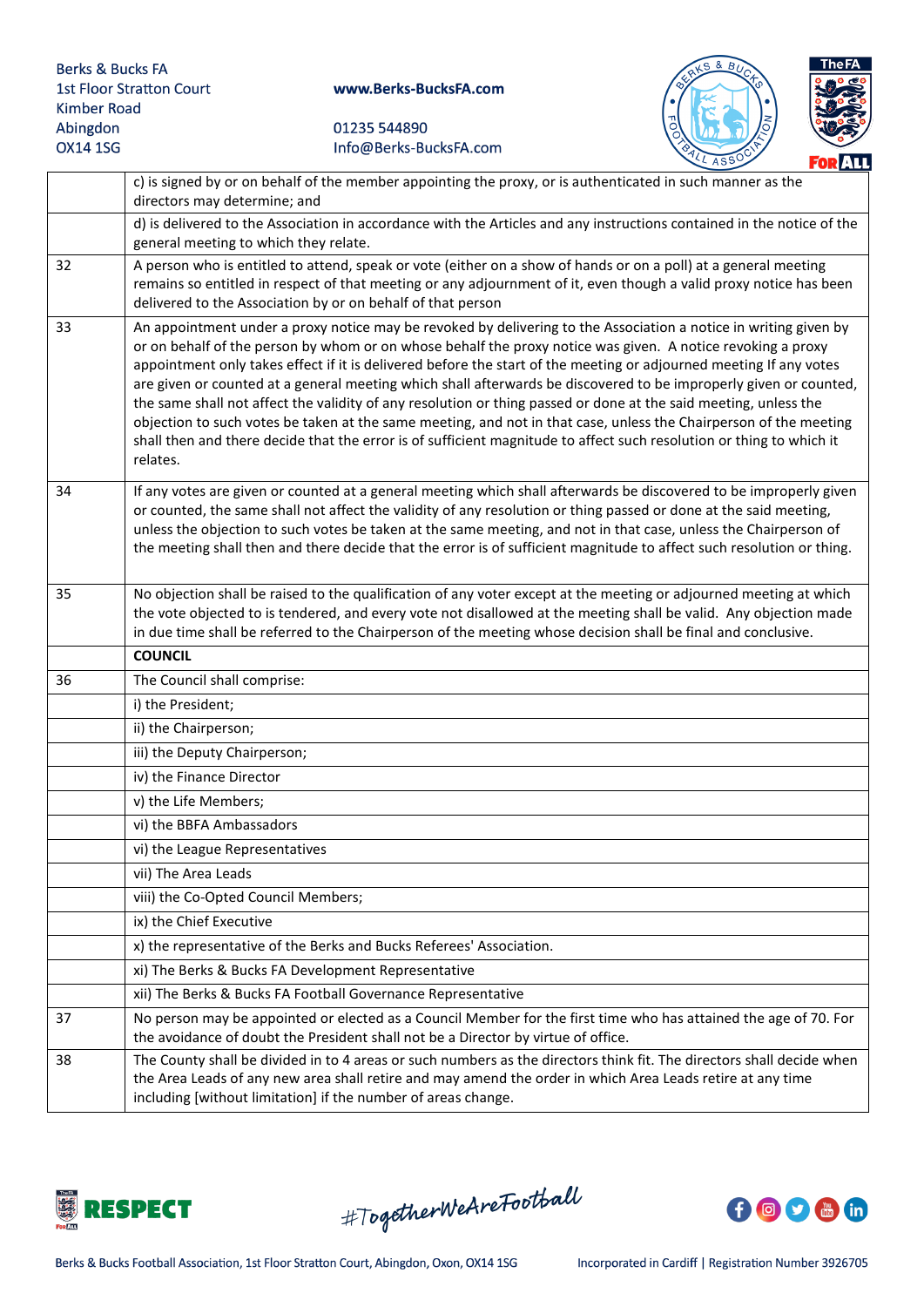

| 39 | Pursuant to Article 36 (Vii), at the last Council meeting prior to the Annual General Meeting each year the Council<br>shall be entitled to appoint such a person (whether or not a Council Member) to be a Co-opted Council Member. A<br>person so appointed shall hold office for a three year term from the Council meeting at which they were<br>appointed. A current list of Co-opted members can be found in the Standing Orders of the Association.                                                                                                                                                                                                                                                                             |
|----|----------------------------------------------------------------------------------------------------------------------------------------------------------------------------------------------------------------------------------------------------------------------------------------------------------------------------------------------------------------------------------------------------------------------------------------------------------------------------------------------------------------------------------------------------------------------------------------------------------------------------------------------------------------------------------------------------------------------------------------|
| 40 | The Council shall have power to co-opt such further persons as it thinks fit as Council Members at any time. Such<br>persons shall hold office until the Annual General meeting following their appointment                                                                                                                                                                                                                                                                                                                                                                                                                                                                                                                            |
| 41 | At the Association's first Annual General meeting and at the Annual General meeting in every third year thereafter<br>the President shall retire but shall be eligible for re-election. Only Council Members may propose or second a<br>nomination for President. The President shall be elected at the Association's first Annual General meeting and at<br>the Annual General meeting in every third year thereafter. Such person shall hold office for a three year term from<br>the Annual General Meeting at which he is elected or until the third Annual General Meeting after his election (as<br>the case may be). The President shall have such rights and privileges as the directors shall from time to time<br>prescribe. |
| 42 | Vice Presidents may be appointed each year by the members at the Annual General meeting. Only Council<br>Members may nominate people to be Vice Presidents. Vice Presidents shall not be Council Members. Vice<br>Presidents shall be entitled to receive notice of, attend and vote at general meeting. Vice Presidents shall have<br>such rights and privileges as the directors shall from time to time prescribe.                                                                                                                                                                                                                                                                                                                  |
| 43 | A Council Member who has served as a member for at least 20 years continuously may be appointed as a Life<br>Member at the Annual General meeting immediately following his qualification. The Member can also continue to<br>act as the League Representative, Area Lead or Ambassador until such time as he was due to retire. Life Members<br>shall be entitled to remain on the Council for the rest of their lives without the need to be re-elected. Life<br>Members shall have such rights and privileges as the Council shall, from time to time prescribe.                                                                                                                                                                    |
| 44 | The Board shall decide which of their number shall be the FA Representative. Such person shall be appointed for a<br>three year term and upon such conditions as the Board thinks fit. Any person so appointed may be removed at any<br>time by the Board. Board may fill any casual vacancy in the position of FA Representative.                                                                                                                                                                                                                                                                                                                                                                                                     |
| 45 | The Council has the power to appoint and remove the directors in accordance with these Articles.                                                                                                                                                                                                                                                                                                                                                                                                                                                                                                                                                                                                                                       |
| 46 | The Council has the power to regulate and manage all footballing matters referred to it.                                                                                                                                                                                                                                                                                                                                                                                                                                                                                                                                                                                                                                               |
| 47 | The Board & Council may in its absolute discretion at any time appoint such other ad hoc Committees to deal with<br>footballing matters and the Board & Council may at any time dispense with the need for any of the Committees.<br>The Board & Council may also amend the name of a Committee at any time. Each Committee shall conduct its<br>business in accordance with any terms of reference and standing orders set by the Council from time to time and<br>the name of any Committee at any time.                                                                                                                                                                                                                             |
| 48 | Council Members are entitled to attend all Council meeting and general meetings and subject to the provisions of<br>these Articles are entitled to vote at such meeting.                                                                                                                                                                                                                                                                                                                                                                                                                                                                                                                                                               |
| 49 | The Company Secretary may and on the request of any twelve Council Members, call Council meeting. The notice<br>shall be sent to all the Council Members individually. At least seven clear days' notice shall be given of Council<br>meeting. The accidental omission to give notice of a Council meeting to, or the non-receipt of notice of a meeting<br>by, any Council Member shall not invalidate any resolution passed or the proceedings at that meeting. The Council<br>shall meet at least three times in each calendar year. No business shall be transacted at any meeting unless a<br>quorum of 20 Council Members is present.                                                                                            |
| 50 | The Council shall have the power to make standing orders for the conduct of Council Meeting and the Council may<br>otherwise regulate their proceedings as they think fit. Council Meeting shall be conducted in accordance with<br>those standing orders. Each Council Member shall have one vote.                                                                                                                                                                                                                                                                                                                                                                                                                                    |
|    | <b>DIRECTORS</b>                                                                                                                                                                                                                                                                                                                                                                                                                                                                                                                                                                                                                                                                                                                       |



#TogetherWeAreFootball

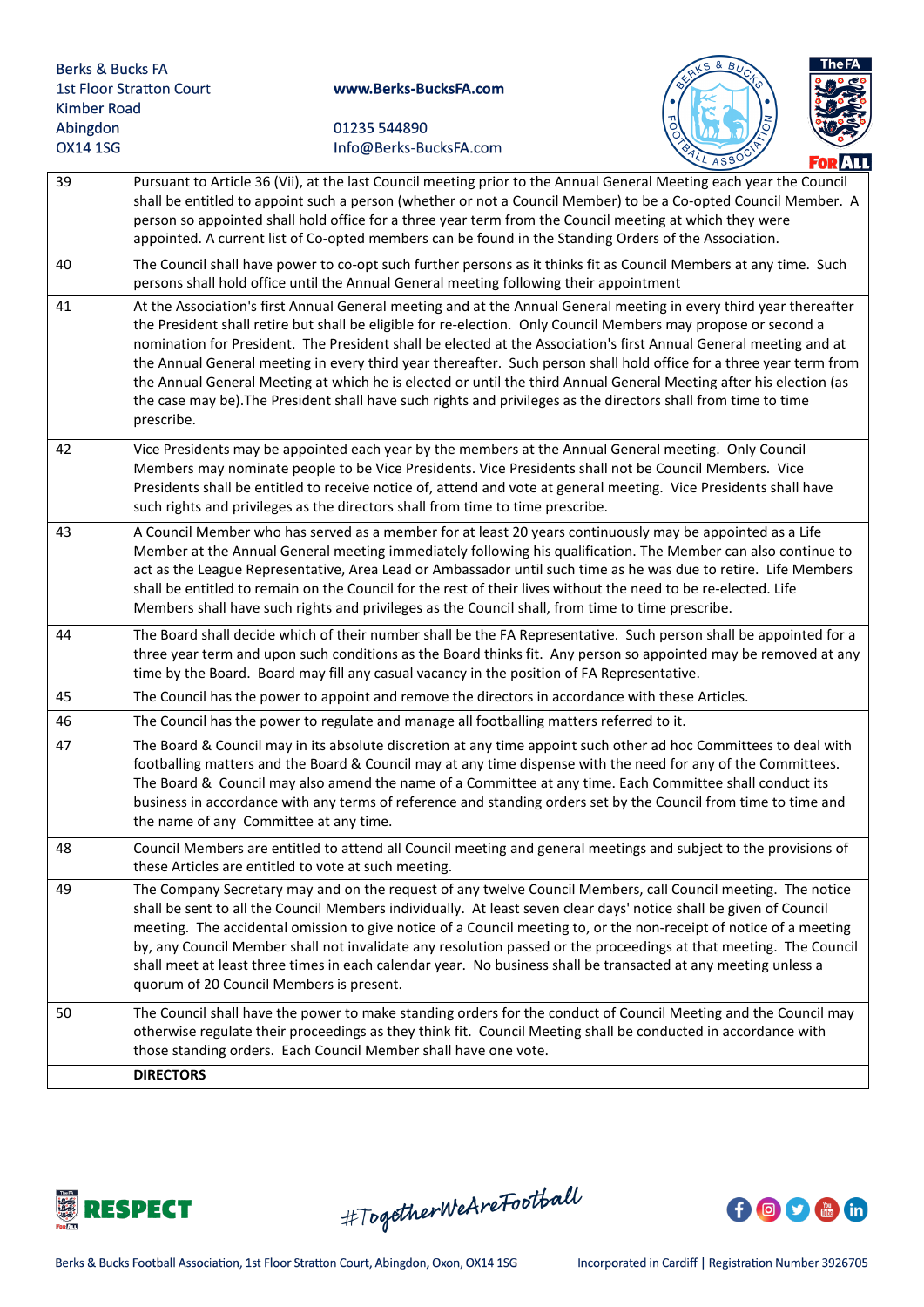



|    | <b>FOR ATT</b>                                                                                                                                                                                                                                                                                                                                                                                                                                                                                                                                                                                                                                                                                   |
|----|--------------------------------------------------------------------------------------------------------------------------------------------------------------------------------------------------------------------------------------------------------------------------------------------------------------------------------------------------------------------------------------------------------------------------------------------------------------------------------------------------------------------------------------------------------------------------------------------------------------------------------------------------------------------------------------------------|
| 51 | Subject to Articles 6 and 46, the affairs of the Association shall be governed by the directors who may authorise all<br>such acts and the exercise of all such powers of the Association by the directors, on whom executive management<br>powers are conferred as directors, as may be required to give effect to the objects as described in the provisions of<br>the Memorandum of Association, and which are not by statute or these Articles required to be done or exercised<br>by the Association in general meeting or by the Council.                                                                                                                                                  |
| 52 | In the absence of any expression to the contrary in the Articles, rules or any regulations, or standing orders, or<br>decisions of the directors, a matter shall be carried if supported by a simple majority of the directors present and<br>voting.                                                                                                                                                                                                                                                                                                                                                                                                                                            |
|    | <b>NUMBER OF DIRECTORS</b>                                                                                                                                                                                                                                                                                                                                                                                                                                                                                                                                                                                                                                                                       |
| 53 | Unless otherwise determined by ordinary resolution, the number of directors shall be subject to a maximum of ten<br>but shall be not less than three.                                                                                                                                                                                                                                                                                                                                                                                                                                                                                                                                            |
|    | <b>BOARD OF DIRECTORS</b>                                                                                                                                                                                                                                                                                                                                                                                                                                                                                                                                                                                                                                                                        |
| 54 | The Directors shall be:                                                                                                                                                                                                                                                                                                                                                                                                                                                                                                                                                                                                                                                                          |
|    | i) Chairperson;                                                                                                                                                                                                                                                                                                                                                                                                                                                                                                                                                                                                                                                                                  |
|    | ii) Deputy Chairperson;                                                                                                                                                                                                                                                                                                                                                                                                                                                                                                                                                                                                                                                                          |
|    | iii) Finance Director                                                                                                                                                                                                                                                                                                                                                                                                                                                                                                                                                                                                                                                                            |
|    | iv) Chief Executive and                                                                                                                                                                                                                                                                                                                                                                                                                                                                                                                                                                                                                                                                          |
|    | v) Two Council Members.                                                                                                                                                                                                                                                                                                                                                                                                                                                                                                                                                                                                                                                                          |
|    | vi) FA Representative                                                                                                                                                                                                                                                                                                                                                                                                                                                                                                                                                                                                                                                                            |
|    | The president shall be invited to attend meetings as appropriate to the business being discussed.                                                                                                                                                                                                                                                                                                                                                                                                                                                                                                                                                                                                |
| 55 | The Chairperson, Deputy Chairperson and Finance Director shall all be appointed at the Associations first Annual<br>General meeting by the members, the Chairperson to serve for THREE years the Deputy Chairperson to serve for<br>TWO years and the Finance Director to serve for ONE year                                                                                                                                                                                                                                                                                                                                                                                                     |
| 56 | Only the Council may nominate The Chairperson & the Deputy Chairperson                                                                                                                                                                                                                                                                                                                                                                                                                                                                                                                                                                                                                           |
| 57 | Persons appointed to any of these offices shall be eligible for re-appointment if nominated by the Council                                                                                                                                                                                                                                                                                                                                                                                                                                                                                                                                                                                       |
| 58 | After the expiration of the appointment of the Chairperson, thereafter each appointment to the position of<br>Chairperson or Deputy Chairperson shall be for Terms of three years.                                                                                                                                                                                                                                                                                                                                                                                                                                                                                                               |
| 59 | Directors may co-opt, by a majority vote, additional directors for specific areas of expertise. A Co-opted director<br>may participate fully in and vote at all Board meetings at which he or she is in attendance. Directors co-opted on to<br>the Board pursuant to this article may also be removed by a majority vote of the directors. For the avoidance of<br>doubt, the co-opted Director need not be a member of Council.                                                                                                                                                                                                                                                                |
| 60 | At the First Council Meeting the directors set out in paragraphs Article 65 shall retire but are eligible for re-<br>appointment. At the First Council Meeting following the Annual General meeting the council shall elect two<br>Council members, one member to serve for three years, and one to serve for two years. After the expiration of the<br>first appointment of the Council Members, thereafter the appointments shall be for a THREE year term.                                                                                                                                                                                                                                    |
|    | <b>DELEGATION OF DIRECTORS' POWERS</b>                                                                                                                                                                                                                                                                                                                                                                                                                                                                                                                                                                                                                                                           |
| 61 | The directors may delegate any of their powers to any Committee consisting of one or more directors. They may<br>also delegate to any managing Director or any Director holding any other executive office such of their powers as<br>they consider desirable to be exercised by him. Any such delegation may be made subject to any conditions the<br>directors may impose, and either collaterally with or to the exclusion of their own powers, and may be revoked or<br>altered. Subject to any such conditions, the proceedings of a Committee with two or more members shall be<br>governed by the Articles regulating the proceedings of directors so far as they are capable of applying |
|    | APPOINTMENT AND RETIREMENT OF DIRECTORS                                                                                                                                                                                                                                                                                                                                                                                                                                                                                                                                                                                                                                                          |



#TogetherWeAreFootball

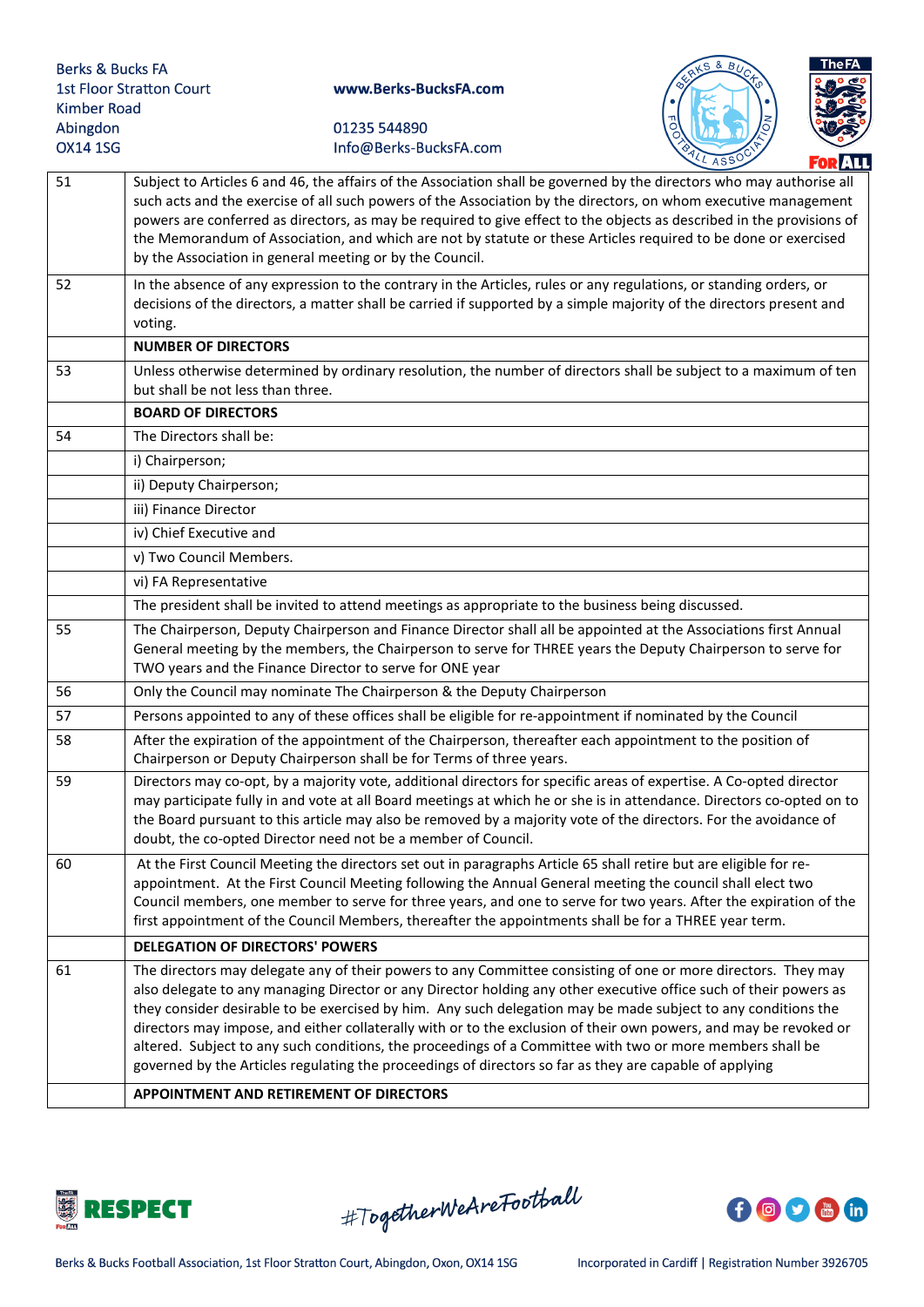



|    | ILL ASSO<br><b>FOR AT</b>                                                                                                                                                                                                                                                                                                                                                                                                                                                                                                                                                                                                                                                   |
|----|-----------------------------------------------------------------------------------------------------------------------------------------------------------------------------------------------------------------------------------------------------------------------------------------------------------------------------------------------------------------------------------------------------------------------------------------------------------------------------------------------------------------------------------------------------------------------------------------------------------------------------------------------------------------------------|
| 62 | Without prejudice to the provisions of section 168 of the Act, the members may by ordinary resolution remove any<br>Director before the expiration of his period of office, and may by an ordinary resolution appoint another suitably<br>qualified person in his stead; but any person so appointed shall retain his office so long only as the Director in<br>whose place he is appointed would have held the same if he had not been removed.                                                                                                                                                                                                                            |
| 63 | The directors may appoint a person who is willing to act to be a Director to fill a casual vacancy provided that the<br>appointment does not cause the number of directors to exceed any number fixed by or in accordance with these<br>Articles as the maximum number of directors. A Director so appointed shall hold office until the person he has<br>replaced was due to retire but shall be eligible for re-election.                                                                                                                                                                                                                                                 |
| 64 | If any Director is not re-appointed, he shall retain office until the meeting appoints someone in his place, or if it<br>does not do so, until the end of the meeting.                                                                                                                                                                                                                                                                                                                                                                                                                                                                                                      |
|    | DISQUALIFICATION AND REMOVAL OF DIRECTORS                                                                                                                                                                                                                                                                                                                                                                                                                                                                                                                                                                                                                                   |
| 65 | The office of a Director shall be vacated if:                                                                                                                                                                                                                                                                                                                                                                                                                                                                                                                                                                                                                               |
|    | a) he ceases to be a Council Member;                                                                                                                                                                                                                                                                                                                                                                                                                                                                                                                                                                                                                                        |
|    | b) he ceases to be a Director by virtue of any provision of the Act or he becomes prohibited by law from being a<br>Director; or                                                                                                                                                                                                                                                                                                                                                                                                                                                                                                                                            |
|    | c) he becomes bankrupt or makes any arrangement or composition with his creditors generally; or                                                                                                                                                                                                                                                                                                                                                                                                                                                                                                                                                                             |
|    | d) he is, or may be, suffering from mental disorder and either:                                                                                                                                                                                                                                                                                                                                                                                                                                                                                                                                                                                                             |
|    | i) he is admitted to hospital in pursuance of an application for admission for treatment under the Mental Health<br>Act 1983 or, in Scotland, an application for admission under the Mental Health (Scotland) Act 1960, or                                                                                                                                                                                                                                                                                                                                                                                                                                                  |
|    | ii) an order is made by a court having jurisdiction (whether in the United Kingdom or elsewhere) in matters<br>concerning mental disorder for his detention or for the appointment of a receiver, curator bonus or other person<br>to exercise powers with respect to his property or affairs; or                                                                                                                                                                                                                                                                                                                                                                           |
|    | e) he resigns his office by notice to the Association; or                                                                                                                                                                                                                                                                                                                                                                                                                                                                                                                                                                                                                   |
|    | f) he shall without sufficient reason for more than two consecutive Board Meeting have been absent without<br>permission of the directors and the directors resolve that his office be vacated; or                                                                                                                                                                                                                                                                                                                                                                                                                                                                          |
|    | g) he is suspended from holding office or from taking part in any footballing activity relating to the administration<br>or management of the Association by a decision of The Football Association; or                                                                                                                                                                                                                                                                                                                                                                                                                                                                     |
|    | h) at the Annual General meeting immediately following his reaching the age of 75.                                                                                                                                                                                                                                                                                                                                                                                                                                                                                                                                                                                          |
|    | i) he is removed from office by a resolution duly passed pursuant to section 168 of the Act; or                                                                                                                                                                                                                                                                                                                                                                                                                                                                                                                                                                             |
|    | j) he is removed from office by three quarters majority of Council Members present and voting at the Council<br>meeting at which the resolution to remove him is proposed;                                                                                                                                                                                                                                                                                                                                                                                                                                                                                                  |
|    | DIRECTORS' AND COUNCIL MEMBERS' EXPENSES                                                                                                                                                                                                                                                                                                                                                                                                                                                                                                                                                                                                                                    |
| 66 | The directors and Council Members may be paid all reasonable travelling and other expenses properly incurred by<br>them in connection with their attendance at Meeting of directors or Committees of directors or general meeting or<br>other meeting of the Association or otherwise in connection with the discharge of their duties save where the<br>Rules provide otherwise. The Association may also fund a Director's expenditure for the purposes permitted under<br>the Act and may do anything to enable a Director to avoid incurring such expenditure as provided in the Act.                                                                                   |
|    | <b>DIRECTORS' APPOINTMENTS AND INTERESTS</b>                                                                                                                                                                                                                                                                                                                                                                                                                                                                                                                                                                                                                                |
| 67 | Subject as otherwise provided in the Act or these Articles, a director may be in any way, directly or indirectly,<br>interested in any contract or arrangement or transaction with the Association and he may hold and be<br>remunerated in respect of any office or place of profit (other than the office of auditor of the Association) under<br>the Association and he (or any firm of which he is a member) may act in a professional capacity for the Association<br>and be remunerated and in any such case (save as otherwise agreed) he may retain for his own absolute use and<br>benefit all profits and advantages accruing to him in consequence of so acting. |



#TogetherWeAreFootball

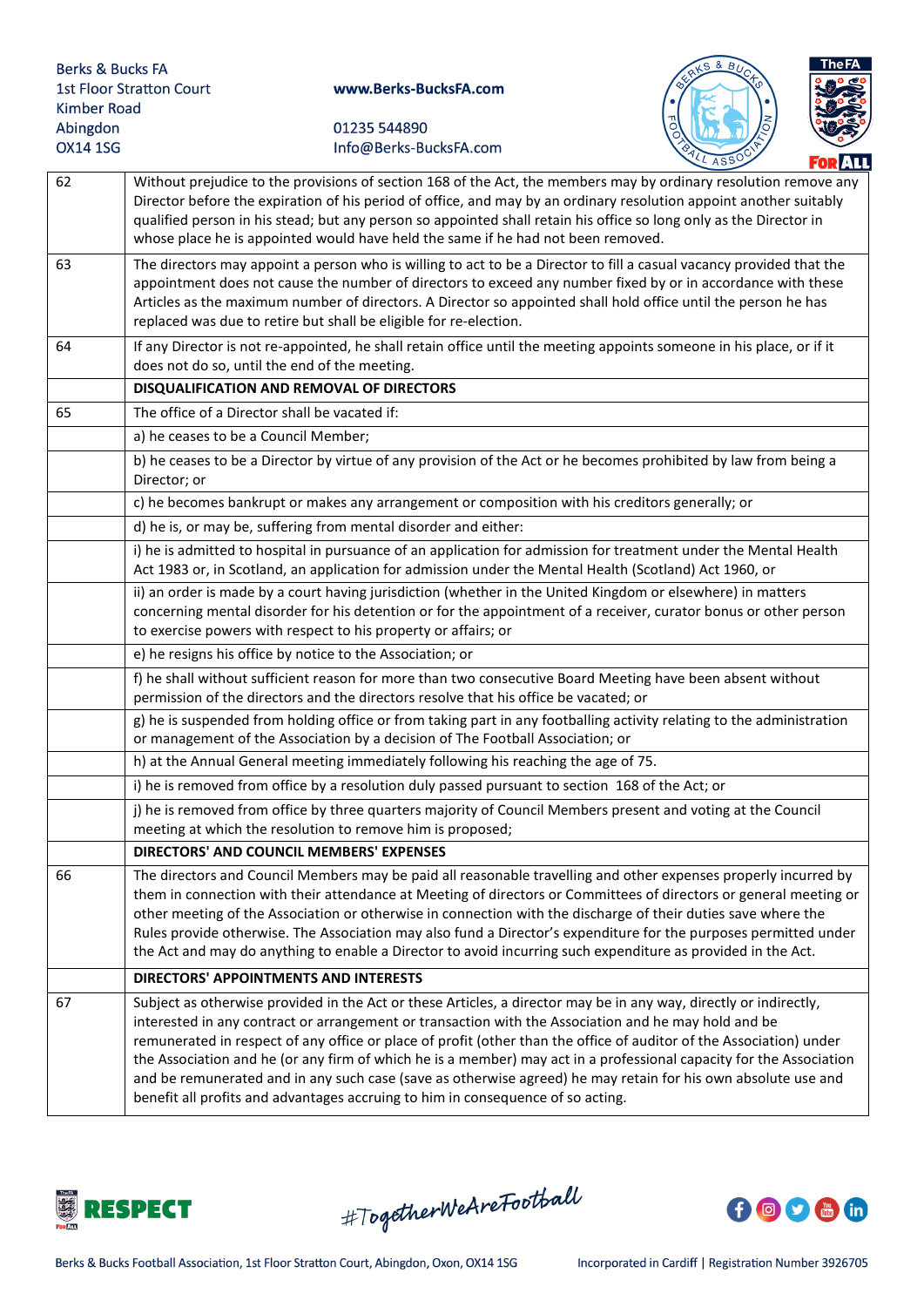



|    | SL ASSS<br>FORALL                                                                                                                                                                                                                                                                                                                                                                                                                                                                                                                                                                                                                                                                                          |
|----|------------------------------------------------------------------------------------------------------------------------------------------------------------------------------------------------------------------------------------------------------------------------------------------------------------------------------------------------------------------------------------------------------------------------------------------------------------------------------------------------------------------------------------------------------------------------------------------------------------------------------------------------------------------------------------------------------------|
|    | a) A Director must declare to the other directors any situation of which he is aware in which he has, or could have,<br>a direct or indirect interest that conflicts, or possibly might conflict, with the interests of the Association unless it<br>relates to a contract, transaction or arrangement with the Association or; the matter has been authorised by the<br>directors or the situation cannot reasonably be regarded as likely to give rise to a conflict of interest.                                                                                                                                                                                                                        |
|    | b) The directors may (subject to such terms and conditions, if any, as they may think fit to impose from time to<br>time, and subject always to their right to vary or terminate such authorisation) authorise, to the fullest extent<br>permitted by law any conflict or potential conflict disclosed under Article 67                                                                                                                                                                                                                                                                                                                                                                                    |
|    | (c). Provided that for this purpose the Director in question and any other interested Director are not counted in<br>the quorum for any resolution at any board meeting pursuant to which such conflict or potential conflict is<br>authorised and it is agreed to without their voting or would have been agreed to if their votes had not been<br>counted.                                                                                                                                                                                                                                                                                                                                               |
|    | d) A Director shall not, by reason of his office, be accountable to the Association for any benefit which he derives<br>from any matter where the conflict or potential conflict has been authorised by the directors pursuant to Article<br>72(b) (subject in any such case to any limits or conditions to which such authorisation was subject).                                                                                                                                                                                                                                                                                                                                                         |
|    | e) A Director who becomes aware that he is in any way, directly or indirectly interested in a proposed or existing<br>contract, transaction or arrangement with the Association must declare the nature and extent of that interest to<br>the other directors unless it cannot reasonably be regarded as likely to give rise to a conflict of interest                                                                                                                                                                                                                                                                                                                                                     |
|    | f) Save as herein provided, or otherwise agreed in writing by all of the directors, a Director shall not vote in respect<br>of any contract, transaction or arrangement with the Association in which he has an interest which is to his<br>knowledge a material interest otherwise than by virtue of being a member. A Director shall not be counted in the<br>quorum at the meeting in relation to any resolution on which he is debarred from voting.                                                                                                                                                                                                                                                   |
|    | g) Subject to the provisions of the Act and always to the provisions of Article 67 a Director shall (in the absence of<br>some other material interest than is indicated below) be entitled to vote (and be counted in the quorum) in<br>respect of any resolution concerning:                                                                                                                                                                                                                                                                                                                                                                                                                             |
|    | i) the giving of any security, guarantee or indemnity in respect of a debt or obligation of the Association or any<br>subsidiary for which he himself has assumed responsibility in whole or in part under a guarantee or indemnity or<br>by the giving of security or                                                                                                                                                                                                                                                                                                                                                                                                                                     |
|    | ii) any arrangement for the benefit of directors or employees of the Association or directors or employees of any<br>subsidiary which does not award him any privilege or benefit not generally awarded to the other persons to whom<br>such arrangement relates.                                                                                                                                                                                                                                                                                                                                                                                                                                          |
|    | h) If any question shall arise at any time as to the materiality of a Director's interest or as to the entitlement of any<br>Director to vote and such question is not resolved by his voluntarily agreeing to abstain from voting, such question<br>shall be referred to the Chairperson of the meeting (or if the Director concerned is the Chairperson to the other<br>directors at the meeting) and his or their ruling (as the case may be) shall be final and conclusive except in a case<br>where the nature or extent of the interests of such Director has not been fairly disclosed.                                                                                                             |
|    | i) Subject as otherwise provided in the Act or these Articles, a Director may be in any way, directly or indirectly,<br>interested in any contract or arrangement or transaction with the Association and he may hold and be<br>remunerated in respect of any office or place of profit (other than the office of auditor of the Association) under<br>the Association and he (or any firm of which he is a member) may act in a professional capacity for the Association<br>and be remunerated and in any such case (save as otherwise agreed) he may retain for his own absolute use and<br>benefit all profits and advantages accruing to him in consequence of so acting.                             |
|    | <b>DIRECTORS' GRATUITIES AND PENSIONS</b>                                                                                                                                                                                                                                                                                                                                                                                                                                                                                                                                                                                                                                                                  |
| 68 | The directors may provide benefits, whether by the payment of gratuities or pensions or by insurance or<br>otherwise, for any Director who has held but no longer holds any executive office or employment with the<br>Association or with any body corporate which is or has been a subsidiary of the Association or a predecessor in<br>business of the Association or of any such subsidiary, and for any member of his family (including a spouse and a<br>former spouse) or any person who is or was dependent on him, and may (as well before as after he ceases to hold<br>such office or employment) contribute to any fund and pay premiums for the purchase or provision of any such<br>benefit. |



#TogetherWeAreFootball

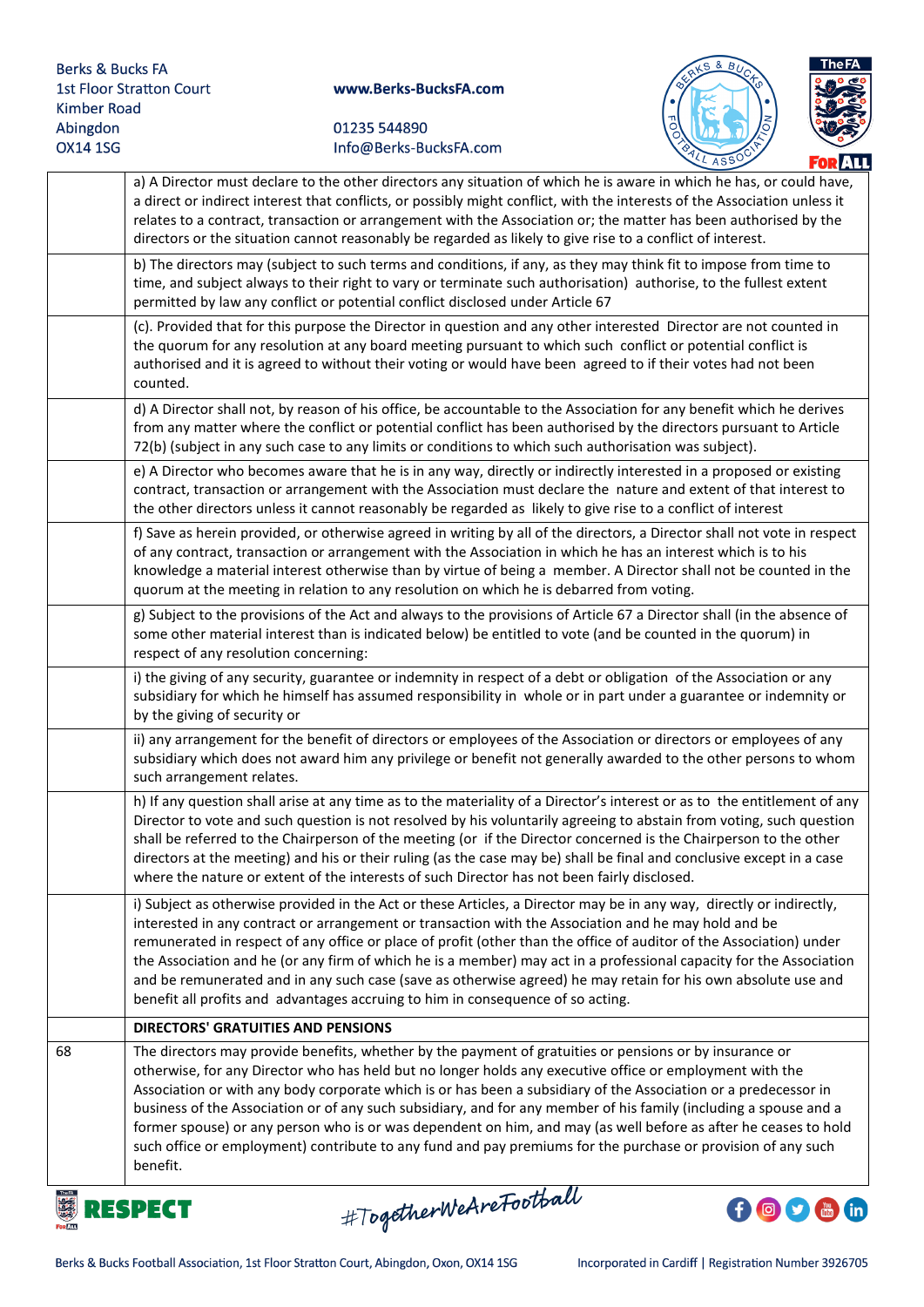



|    | PROCEEDINGS OF DIRECTORS                                                                                                                                                                                                                                                                                                                                                                                                                                                                                                                                                                                                                                                                                                                                                                                                                                                                                                   |
|----|----------------------------------------------------------------------------------------------------------------------------------------------------------------------------------------------------------------------------------------------------------------------------------------------------------------------------------------------------------------------------------------------------------------------------------------------------------------------------------------------------------------------------------------------------------------------------------------------------------------------------------------------------------------------------------------------------------------------------------------------------------------------------------------------------------------------------------------------------------------------------------------------------------------------------|
| 69 | Chairperson, Deputy Chairperson, Finance Director and Chief Executive shall be members of all Committees ex<br>officio and are entitled to receive notice of all Meeting of Committees and shall be entitled to attend and speak at<br>such Meeting and shall be entitled to vote at such Meeting. The President, shall not be a Director but if<br>appropriate shall be appointed as an ex officio member on any Committees and shall also be entitled to receive<br>notice of and attend and speak at such Meeting and shall be entitled to vote.                                                                                                                                                                                                                                                                                                                                                                        |
| 70 | The directors shall appoint such person as they think fit to be Chief Executive upon such terms and conditions as<br>they think fit. The Chief Executive shall be entitled to receive notice of all general meetings, all Meetings of the<br>Council, all meetings of the Committees and all directors' meetings and shall be entitled to attend and speak at<br>such meetings and shall be entitled to vote at such meetings. The Chief Executive shall on being appointed<br>pursuant to this Article, agree with the Board any other positions held by them in other footballing organisations.                                                                                                                                                                                                                                                                                                                         |
| 71 | The directors shall regularly report to the Council on all their activities.                                                                                                                                                                                                                                                                                                                                                                                                                                                                                                                                                                                                                                                                                                                                                                                                                                               |
| 72 | The Board may at its discretion, award payments to such persons as it thinks fit                                                                                                                                                                                                                                                                                                                                                                                                                                                                                                                                                                                                                                                                                                                                                                                                                                           |
| 73 | Subject to the provisions in these Articles, the directors may regulate their proceedings as they think fit. A director<br>may, and the Company Secretary at the request of a Director shall, call a meeting of the directors. It shall not be<br>necessary to give notice of a meeting to a Director who is absent from the United Kingdom. Questions arising at a<br>meeting shall be decided by a majority of votes. In the case of an equality of votes, the Chairperson of the meeting<br>shall be entitled to a casting vote in addition to any other vote he may have.                                                                                                                                                                                                                                                                                                                                              |
| 74 | Any Director may participate in a meeting of the Board, or of a Committee of directors, by way of video<br>conferencing or conference telephone or similar equipment which allows every person participating to hear and<br>speak to one another throughout such meeting. A person so participating shall be deemed to be present in person<br>at the meeting and shall accordingly be counted in the quorum and be entitled to vote. Such a meeting shall be<br>deemed to take place where the largest group of those participating is assembled, or if there is no such group,<br>where the Chairperson of the meeting is.                                                                                                                                                                                                                                                                                               |
| 75 | A meeting of the directors at which a quorum is present shall be competent to exercise all the authorities, powers<br>and discretions by or under the regulations of the Association for the time being vested in the Association<br>generally. The quorum for the transaction of the business of the directors shall be five.                                                                                                                                                                                                                                                                                                                                                                                                                                                                                                                                                                                             |
| 76 | The continuing directors or a sole continuing Director may act notwithstanding any vacancies in their number, but,<br>if the number of directors is less than the number fixed as the quorum, the continuing directors or director may act<br>only for the purpose of calling Council Meeting, filling a vacancy in the office of Company Secretary or of calling a<br>general meeting.                                                                                                                                                                                                                                                                                                                                                                                                                                                                                                                                    |
| 77 | The Chairperson shall be the Chairperson of the Board of directors. Unless he is unwilling to do so, the<br>Chairperson shall preside at every meeting of directors at which he is present. But if there is no person holding<br>that office or if the Chairperson is unwilling to preside or is not present within five minutes after the time<br>appointed for the meeting, the Deputy Chairperson shall preside. If there is no Deputy Chairperson or if he is<br>unwilling to preside, of if he is not present within five minutes after the time appointed for the meeting, the<br>directors present may appoint one of the number to be Chairperson of the meeting.                                                                                                                                                                                                                                                  |
| 78 | All acts carried out by a meeting of directors, or of a Committee of directors, or by a person acting as a Director<br>shall, notwithstanding that it be afterwards discovered that there was a defect in the appointment of any Director<br>or that any of them were disqualified from holding office, or had vacated office, or were not entitled to vote, be as<br>valid as if every such person had been duly appointed and was qualified and had continued to be a Director and<br>had been entitled to vote. A resolution in writing signed by all the directors entitled to receive notice of a meeting<br>of directors or of a Committee of directors shall be as valid and effectual as if it had been passed at a meeting of<br>directors or (as the case may be) a Committee of directors duly convened and held and may consist of several<br>documents in the like form each signed by one or more directors. |



#TogetherWeAreFootball

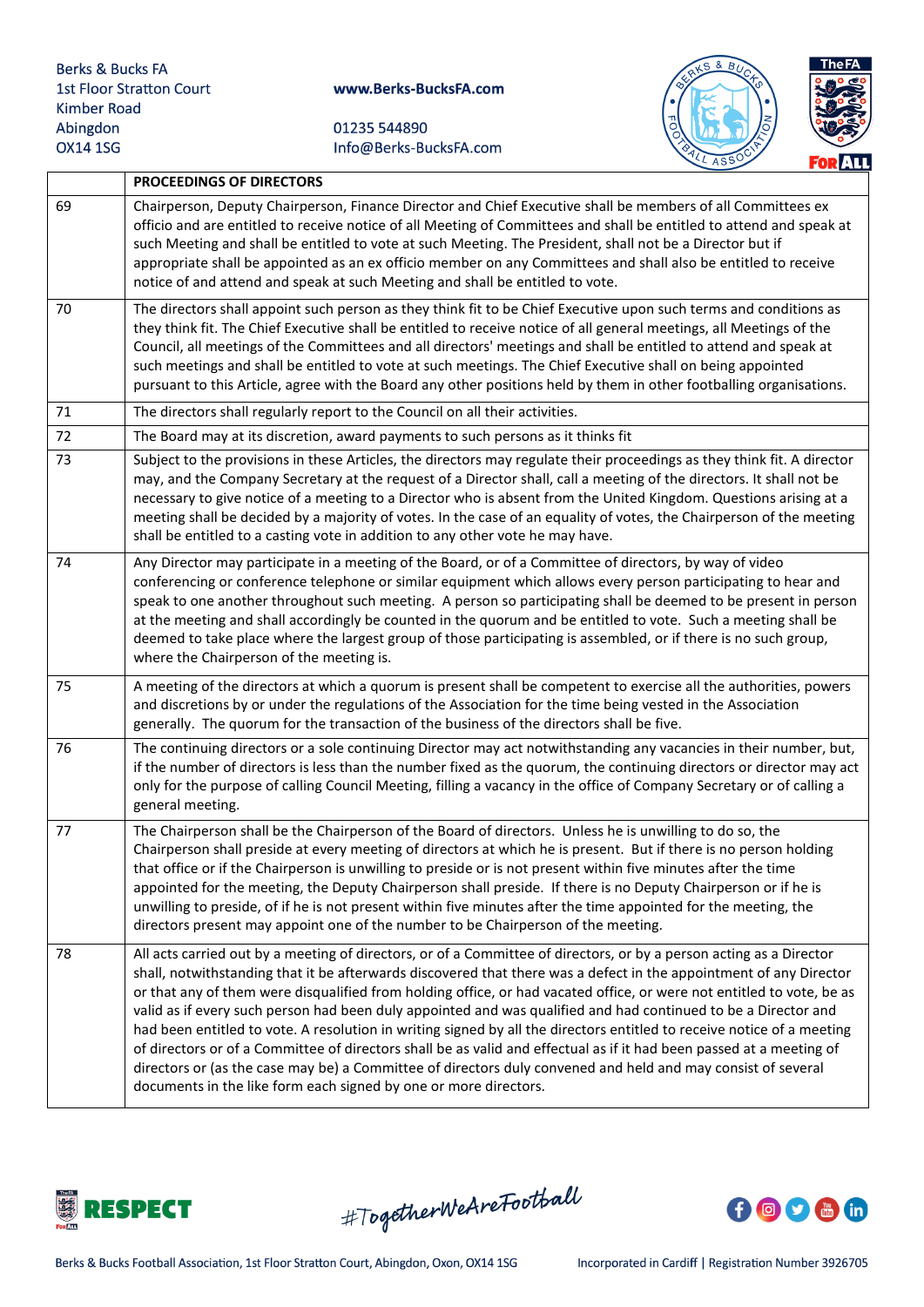



|    | LL ASSL<br><b>FOR ALL</b>                                                                                                                                                                                                                                                                                                                                                                                                                                                                                                                                                                                                                                                                                                                                                                      |
|----|------------------------------------------------------------------------------------------------------------------------------------------------------------------------------------------------------------------------------------------------------------------------------------------------------------------------------------------------------------------------------------------------------------------------------------------------------------------------------------------------------------------------------------------------------------------------------------------------------------------------------------------------------------------------------------------------------------------------------------------------------------------------------------------------|
| 79 | A resolution in writing signed by all the directors entitled to receive notice of a meeting of directors or of a<br>Committee of directors shall be as valid and effectual as if it had been passed at a meeting of directors or (as the<br>case may be) a Committee of directors duly convened and held and may consist of several documents in the like<br>form each signed by one or more directors.                                                                                                                                                                                                                                                                                                                                                                                        |
| 80 | Save as otherwise provided by the Articles, a Director shall not vote at a meeting of directors or of a Committee of<br>directors on any resolution concerning a matter in which he has, directly or indirectly, an interest or duty which is<br>material and which conflicts or may conflict with the interests of the Association                                                                                                                                                                                                                                                                                                                                                                                                                                                            |
| 81 | A Director shall not be counted in the quorum present at a meeting in relation to a resolution on which he is not<br>entitled to vote.                                                                                                                                                                                                                                                                                                                                                                                                                                                                                                                                                                                                                                                         |
| 82 | The Association may by ordinary resolution suspend or relax to any extent, in respect of any particular matter, any<br>provision of the Articles prohibiting a Director from voting at a meeting of directors or of a Committee of directors.                                                                                                                                                                                                                                                                                                                                                                                                                                                                                                                                                  |
| 83 | Where proposals are under consideration concerning the appointment of two or more directors to offices or<br>employments with the Association or anybody corporate in which the Association is interested the proposals may<br>be divided and considered in relation to each Director separately and (provided he is not for another reason<br>precluded from voting) each of the directors concerned shall be entitled to vote and be counted in the quorum in<br>respect of each resolution except that concerning his own appointment.                                                                                                                                                                                                                                                      |
| 84 | If a question arises at a meeting of directors or of a Committee of directors as to the right of a Director to vote, the<br>question may, before the conclusion of the meeting, be referred to the Chairman of the meeting and his ruling in<br>relation to any director other than himself shall be final and conclusive.                                                                                                                                                                                                                                                                                                                                                                                                                                                                     |
|    | <b>COMPANY SECRETARY</b>                                                                                                                                                                                                                                                                                                                                                                                                                                                                                                                                                                                                                                                                                                                                                                       |
| 85 | Subject to the provisions of the Act, the Company Secretary shall be appointed by the directors for such term, at<br>such remuneration and upon such conditions as they may think fit; and any Company Secretary so appointed may<br>be removed by them. The directors may fill any casual vacancy in the position of Company Secretary.                                                                                                                                                                                                                                                                                                                                                                                                                                                       |
|    | <b>FINANCE DIRECTOR</b>                                                                                                                                                                                                                                                                                                                                                                                                                                                                                                                                                                                                                                                                                                                                                                        |
| 86 | Subject to the provisions of the Act, the Finance Director shall be appointed by the directors for such term, at such<br>remuneration and upon such conditions as they may think fit; and any Finance Director so appointed may be<br>removed by them. The directors may fill any casual vacancy in the position of Finance Director.                                                                                                                                                                                                                                                                                                                                                                                                                                                          |
|    | <b>MINUTES</b>                                                                                                                                                                                                                                                                                                                                                                                                                                                                                                                                                                                                                                                                                                                                                                                 |
| 87 | The directors shall cause minutes to be made in books kept for the purpose:                                                                                                                                                                                                                                                                                                                                                                                                                                                                                                                                                                                                                                                                                                                    |
|    | (a) of all appointments made by the directors; and                                                                                                                                                                                                                                                                                                                                                                                                                                                                                                                                                                                                                                                                                                                                             |
|    | (b) of all proceedings at meeting of the Association, which shall include without limitation proceedings of the<br>Council, and of the directors, and of Committees of directors, including the names of the directors present at each<br>such meeting. Any such minutes of any meeting, if purporting to be signed by the Chairperson of such meeting, or<br>by the Chairperson of the next succeeding meeting, shall be sufficient evidence without any further proof of the<br>facts therein stated.                                                                                                                                                                                                                                                                                        |
|    | <b>ACCOUNTS</b>                                                                                                                                                                                                                                                                                                                                                                                                                                                                                                                                                                                                                                                                                                                                                                                |
| 88 | The directors shall cause accounting records of the Association to be kept in accordance with section 386 of the<br>Act and any regulations made pursuant thereto (or as the same may be hereafter amended or altered). No<br>member shall (as such) have any right of inspecting any accounting records or other book or document of the<br>Association except as conferred by statute or authorised by the directors or by ordinary resolution of the<br>Association. Once at least in every year the accounts of the Association shall be examined and the correctness of<br>the income and expenditure account and balance sheet ascertained by one or more appropriately qualified body.<br>A professional body shall be appointed and their duties regulated in accordance with the Act. |
|    | <b>NOTICES</b>                                                                                                                                                                                                                                                                                                                                                                                                                                                                                                                                                                                                                                                                                                                                                                                 |
| 89 | Any notice to be given to or by any person pursuant to the Articles shall be in writing except that a notice calling a<br>meeting of the directors need not be in writing.                                                                                                                                                                                                                                                                                                                                                                                                                                                                                                                                                                                                                     |



#TogetherWeAreFootball

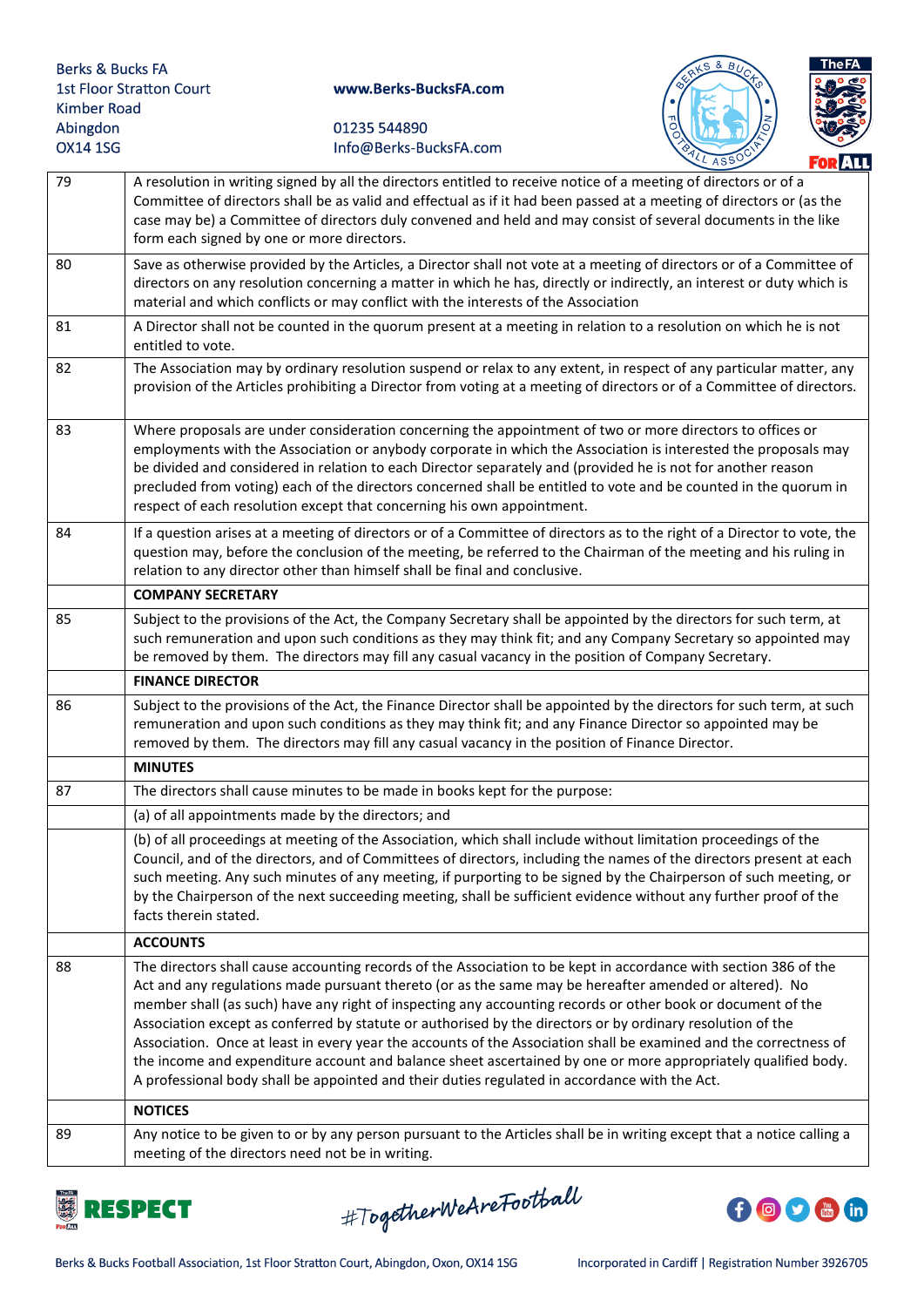



|     | $\sim$ ASP<br>FOR ALL                                                                                                                                                                                                                                                                                                                                                                                                                                                                                                                                                                                                                                                   |
|-----|-------------------------------------------------------------------------------------------------------------------------------------------------------------------------------------------------------------------------------------------------------------------------------------------------------------------------------------------------------------------------------------------------------------------------------------------------------------------------------------------------------------------------------------------------------------------------------------------------------------------------------------------------------------------------|
| 90  | The Association may give any notice to a member by any means deemed appropriate by the Board of Directors.                                                                                                                                                                                                                                                                                                                                                                                                                                                                                                                                                              |
| 91  | A member present at any meeting of the Association shall be deemed to have received notice of the meeting and,<br>where requisite, of the purposes for which it was called.                                                                                                                                                                                                                                                                                                                                                                                                                                                                                             |
|     | <b>DISSOLUTION</b>                                                                                                                                                                                                                                                                                                                                                                                                                                                                                                                                                                                                                                                      |
| 92  | If upon the winding-up or dissolution of the Association there remains after the satisfaction of all debts and<br>liabilities any property whatsoever, the same shall be paid to or distributed among the members of the Association<br>equally.                                                                                                                                                                                                                                                                                                                                                                                                                        |
|     | <b>RULES</b>                                                                                                                                                                                                                                                                                                                                                                                                                                                                                                                                                                                                                                                            |
| 93  | The Association and its members shall be bound by and subject to and shall act in accordance with the Rules and<br>the Rules of The Football Association and any regulations, standing orders, decisions, rulings or other findings or<br>orders of any nature made pursuant to the Rules or the Rules of The Football Association. In the case of any<br>difference between provisions under these Articles, the Rules and the Rules of The Football Association, the Rules<br>of The Football Association and any provisions made pursuant to them shall take precedence.                                                                                             |
|     | <b>INDEMNITY</b>                                                                                                                                                                                                                                                                                                                                                                                                                                                                                                                                                                                                                                                        |
| 94  | Subject to the provisions of the Act but without prejudice to any indemnity to which a Director may otherwise be<br>entitled, every Director or other officer or appointed professional body of the Association shall be indemnified out<br>of the assets of the Association against any liability incurred by him in defending any proceedings, whether civil or<br>criminal, in which judgment is given in his favour or in which he is acquitted or in connection with any application<br>in which relief is granted to him by the court from liability for negligence, default, breach of duty or breach of trust<br>in relation to the affairs of the Association. |
|     | <b>ALTERATIONS TO THE ARTICLES</b>                                                                                                                                                                                                                                                                                                                                                                                                                                                                                                                                                                                                                                      |
| 95  | Any proposal to alter the Articles not being such as by statute requires a special resolution or to wind-up the<br>Association shall require the approval of the Association in general meeting and the same may be passed or<br>approved by a resolution of the Association passed by a majority of not less than three-quarters (3/4) of the<br>members of the Association for the time being entitled to vote who may be present in person in accordance with<br>the Act and (in the case of a winding-up) in accordance with the provisions of the Insolvency Act 1986 (as amended<br>from time to time).                                                           |
| 96  | The Football Association shall, if invited by the directors to the meeting, have, all the rights of a member of the<br>company in relation to receiving notice of, and attending and speaking at general meeting and to receiving minutes<br>of general meeting but shall have no right to vote at general meeting.                                                                                                                                                                                                                                                                                                                                                     |
|     | RULES, STANDING ORDERS AND BYE-LAWS                                                                                                                                                                                                                                                                                                                                                                                                                                                                                                                                                                                                                                     |
| 97  | The directors have the power from time to time to make, repeal and amend regulations for the better<br>administration of the Association.                                                                                                                                                                                                                                                                                                                                                                                                                                                                                                                               |
| 99  | Any such rules made pursuant to Articles 105 and 106 must be consistent with and subject to the Rules of The<br>Football Association.                                                                                                                                                                                                                                                                                                                                                                                                                                                                                                                                   |
|     | <b>OBJECTS</b>                                                                                                                                                                                                                                                                                                                                                                                                                                                                                                                                                                                                                                                          |
| 100 | The objects for which the Association is established are:                                                                                                                                                                                                                                                                                                                                                                                                                                                                                                                                                                                                               |
|     | a) to promote, foster, develop and support the game of Association Football ("the game") in every way, without<br>discrimination, and to take all steps as shall be thought necessary or advisable for preventing infringements of the<br>Laws of the Game as they apply from time to time, or any improper methods or practices in the game, and for<br>protecting the game from abuses;                                                                                                                                                                                                                                                                               |
|     | b) to make, adopt, vary and publish rules, regulations, bye-laws and conditions for the regulation of the game or<br>otherwise within the county boundaries of Berkshire and Buckinghamshire (as defined on 31 March 1974) or such<br>other area as shall be determined from time to time by The Football Association Limited ("the County"), and to<br>take all such steps as shall be thought necessary or advisable for enforcing such rules, regulations, bye-laws and<br>conditions;                                                                                                                                                                               |



#TogetherWeAreFootball

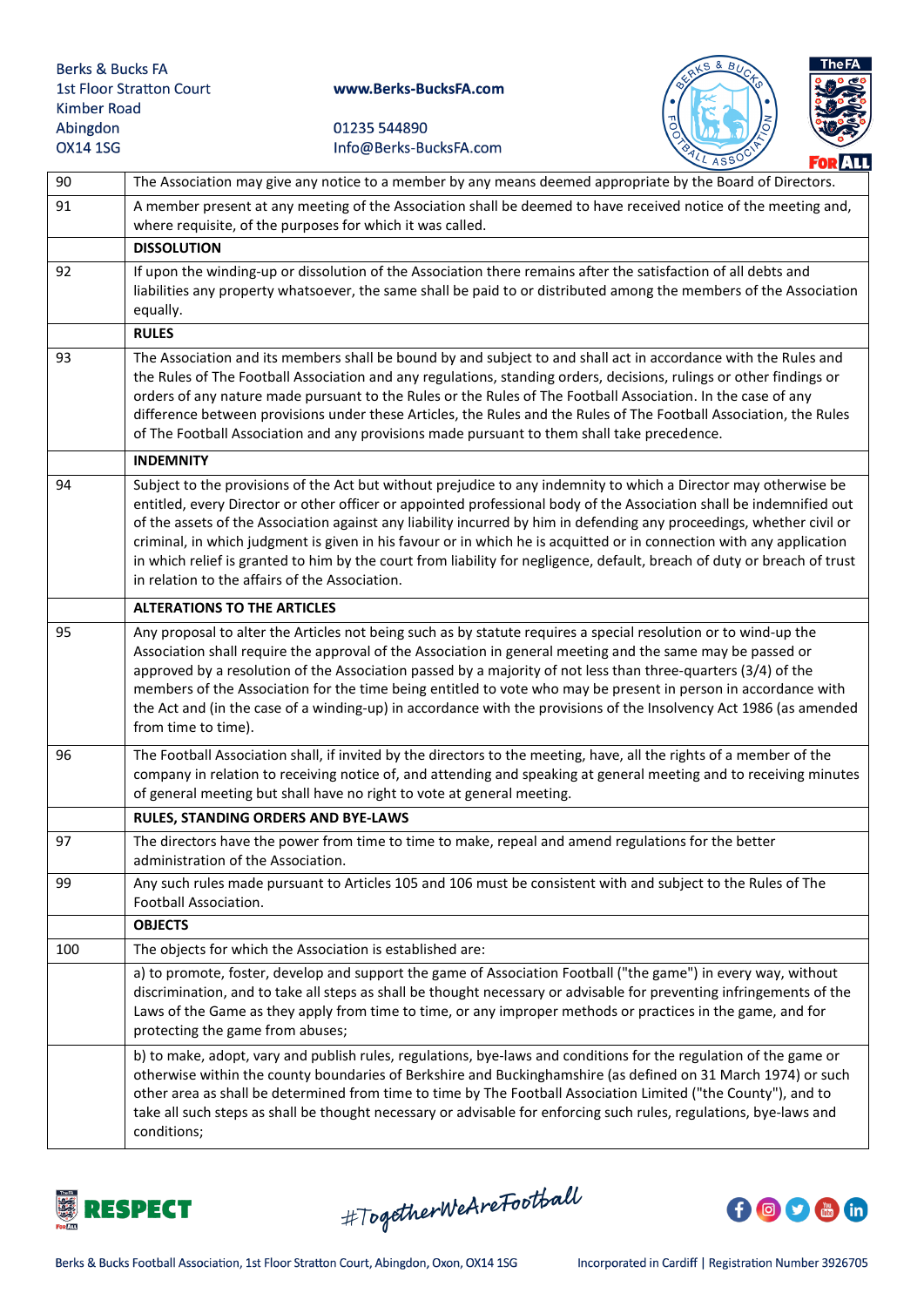



| <u> TURLIL</u>                                                                                                                                                                                                                                                                                                                                                                                                                                                                                                                                                                                                                                                                                                                                                                                                                                                                                      |
|-----------------------------------------------------------------------------------------------------------------------------------------------------------------------------------------------------------------------------------------------------------------------------------------------------------------------------------------------------------------------------------------------------------------------------------------------------------------------------------------------------------------------------------------------------------------------------------------------------------------------------------------------------------------------------------------------------------------------------------------------------------------------------------------------------------------------------------------------------------------------------------------------------|
| c) to promote, foster, develop and support the principle of fair play in the game by encouraging everyone involved<br>in the game to show respect to each other and to behave in a sporting manner both on and off the field of play;                                                                                                                                                                                                                                                                                                                                                                                                                                                                                                                                                                                                                                                               |
| d) to promote, foster, develop and support organisations designed in any way to promote, foster, develop and<br>support the game, including playing the game, the training and regulation of players, coaches and referees, the<br>promotion of sportsmanship, the promotion of security in relation to spectating and the advancement of science<br>and medicine as they apply to the game, and in any way in relation to all other aspects of the game, including by<br>subscribing for shares, loan stock, warrants and other instruments in such organisations, or becoming involved as a<br>member or affiliate of such organisations, or facilitating the drafting and adoption of the constitution or<br>memorandum and articles of association of such organisations or by making payments by way of grant or<br>otherwise to such organisations;                                           |
| e) to maintain, continue and provide for the affiliation and registration of Competitions, clubs and other<br>organisations for promoting or playing the game;                                                                                                                                                                                                                                                                                                                                                                                                                                                                                                                                                                                                                                                                                                                                      |
| f) to maintain, continue and provide for the affiliation and registration of players, referees, coaches and others<br>involved in the game;                                                                                                                                                                                                                                                                                                                                                                                                                                                                                                                                                                                                                                                                                                                                                         |
| g) to promote, provide for, regulate and manage Competitions and matches, in the County or elsewhere, and to do<br>or provide for all or any such matters and things as may be considered necessary for or ancillary to such<br>promotion, provision, regulation or management, including for the comfort, conduct, conveyance, convenience or<br>benefit of players and of the public, and of any other persons concerned or engaged in such Competitions or<br>matches;                                                                                                                                                                                                                                                                                                                                                                                                                           |
| h) to provide for the proper custody, insurance, protection, exhibition, awarding, distribution or loan of or other<br>dealing with all or any of the cups, shields and other prizes of or relating to [Berkshire and Buckinghamshire<br>Football Association];                                                                                                                                                                                                                                                                                                                                                                                                                                                                                                                                                                                                                                     |
| i) to provide for representation at general meeting and on the Council of The Football Association Limited of<br>persons involved in the game within the County by such means and in such manner as shall be determined from<br>time to time under the rules, regulations or bye-laws, conditions or articles of the Association;                                                                                                                                                                                                                                                                                                                                                                                                                                                                                                                                                                   |
| j) to provide for, make and vary all such rules, regulations and bye-laws as they relate to persons involved in the<br>game in the County from time to time;                                                                                                                                                                                                                                                                                                                                                                                                                                                                                                                                                                                                                                                                                                                                        |
| k) to provide by rules, regulations, conditions, bye-laws, or otherwise, for deciding and settling all differences that<br>may arise between associations, clubs, Competitions, players or any persons who are members of or who are<br>employed or engaged by any such association, Competition or club, or any other person in reference to due<br>compliance with the Laws of the Game (as from time to time prescribed by The Football Association Limited) or the<br>rules, regulations, conditions or bye-laws of the Association or of The Football Association Limited, or in reference<br>to contracts, or to any other matter of dispute or difference arising between such, or persons, or any of them, and<br>whether the Association is concerned in such dispute or difference or not, and to make such provisions for<br>enforcing any award or decision as shall be thought proper; |
| I) to co-operate with or assist any association or club or Competition or other person involved in the game in any<br>way which the Association shall think proper, and to enter into or adopt any agreement or arrangements with<br>such;                                                                                                                                                                                                                                                                                                                                                                                                                                                                                                                                                                                                                                                          |
| m) to co-operate with The Football Association Limited in all matters relating to the game, including compliance<br>with the Rules of The Football Association Limited and the rules and regulations of any body to which The Football<br>Association Limited is affiliated; and                                                                                                                                                                                                                                                                                                                                                                                                                                                                                                                                                                                                                    |
| n) to adopt and carry out all such rules and regulations, conditions, bye-laws, agreements and arrangements of<br>The Football Association Limited, as are now in existence and from time to time, and to comply with or to enforce<br>the due compliance with the same unless and until the same shall have been duly varied in accordance with the<br>terms thereof.                                                                                                                                                                                                                                                                                                                                                                                                                                                                                                                              |



#TogetherWeAreFootball